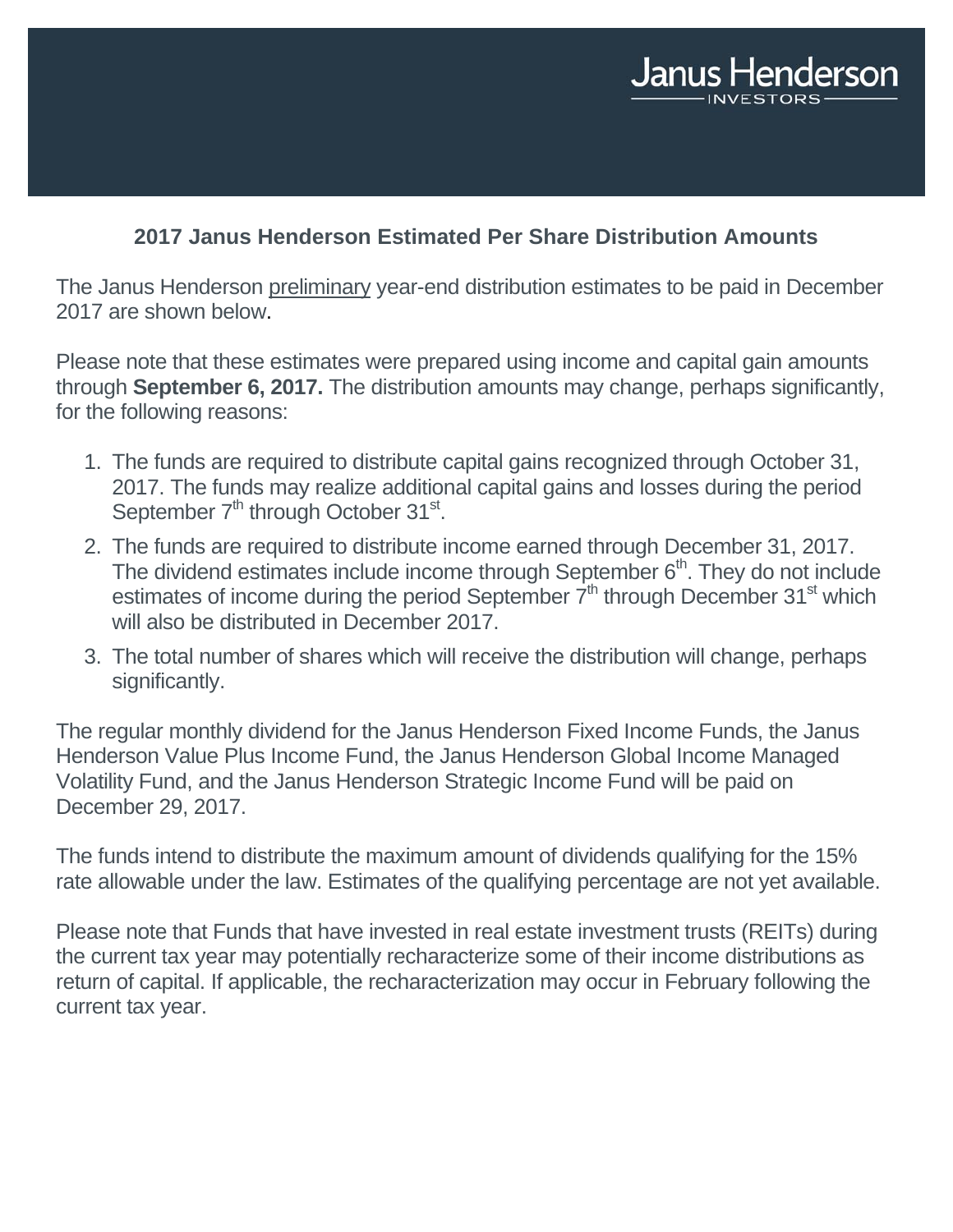### **Janus Investment Fund (A Shares) Preliminary Distribution Estimates As of 9/6/2017**

Janus Henderson

|                 |               |                                                 |            |            | <b>A Shares</b>       |         |                     |                        |
|-----------------|---------------|-------------------------------------------------|------------|------------|-----------------------|---------|---------------------|------------------------|
|                 |               |                                                 | Record     | Payable    | Ordinary              | Capital | Total               | <b>Distribution as</b> |
| <b>CUSIP</b>    | <b>Ticker</b> | Fund                                            | Date       | Date       | Income <sup>(1)</sup> | Gain    | <b>Distribution</b> | % of NAV               |
| 47103C506       | <b>JDBAX</b>  | <sup>(2)</sup> Balanced Fund                    | 12/18/2017 | 12/19/2017 | \$0.00                | \$0.87  | \$0.87              | 2.72%                  |
| 47103C878       | <b>JCNAX</b>  | <b>Contrarian Fund</b>                          | 12/18/2017 | 12/19/2017 | \$0.05                | \$1.35  | \$1.40              | 7.25%                  |
| 47103C829       | <b>JDMAX</b>  | <b>Enterprise Fund</b>                          | 12/18/2017 | 12/19/2017 | \$0.00                | \$1.84  | \$1.84              | 1.70%                  |
| 47103A674       | <b>JDCAX</b>  | Forty Fund                                      | 12/18/2017 | 12/19/2017 | \$0.05                | \$2.60  | \$2.65              | 8.15%                  |
| 47103C654       | <b>JDNAX</b>  | <sup>(2)</sup> Growth and Income Fund           | 12/18/2017 | 12/19/2017 | \$0.17                | \$0.61  | \$0.78              | 1.56%                  |
| 471023317       | <b>JRAAX</b>  | <b>Research Fund</b>                            | 12/18/2017 | 12/19/2017 | \$0.11                | \$1.57  | \$1.68              | 3.73%                  |
| 47103C373       | <b>JGMAX</b>  | Triton Fund *                                   | 12/18/2017 | 12/19/2017 | \$0.06                | \$1.14  | \$1.20              | 4.45%                  |
| 47103E429       | <b>JVTAX</b>  | Venture Fund*                                   | 12/18/2017 | 12/19/2017 | \$0.31                | \$2.98  | \$3.29              | 4.48%                  |
| 47103Y755       | <b>HGRAX</b>  | US Growth Opportunities Fund                    | 12/18/2017 | 12/19/2017 | \$0.00                | \$0.02  | \$0.02              | 0.16%                  |
| 47103E379       | <b>JAQAX</b>  | Asia Equity Fund                                | 12/18/2017 | 12/19/2017 | \$0.14                | \$0.18  | \$0.32              | 2.79%                  |
| 47103X757 HEMAX |               | <b>Emerging Markets Fund</b>                    | 12/18/2017 | 12/19/2017 | \$0.08                | \$0.19  | \$0.27              | 2.56%                  |
| 471023481       | <b>JFNAX</b>  | Global Life Sciences Fund                       | 12/18/2017 | 12/19/2017 | \$0.04                | \$0.77  | \$0.81              | 1.47%                  |
| 47103C324       | <b>JDWAX</b>  | Global Research Fund                            | 12/18/2017 | 12/19/2017 | \$0.20                | \$0.00  | \$0.20              | 0.27%                  |
| 47103C548       | <b>JORAX</b>  | <b>Global Select Fund</b>                       | 12/18/2017 | 12/19/2017 | \$0.07                | \$0.00  | \$0.07              | 0.45%                  |
| 471023358       | <b>JATAX</b>  | Global Technology Fund                          | 12/18/2017 | 12/19/2017 | \$0.16                | \$0.92  | \$1.08              | 3.81%                  |
| 47103C480       | <b>JDIAX</b>  | Overseas Fund                                   | 12/18/2017 | 12/19/2017 | \$0.35                | \$0.00  | \$0.35              | 1.11%                  |
| 47103X641       | <b>HFEAX</b>  | European Focus Fund                             | 12/18/2017 | 12/19/2017 | \$0.61                | \$0.00  | \$0.61              | 1.81%                  |
| 47103X534       | <b>HFQAX</b>  | <sup>(2)</sup> Global Equity Income Fund        | 12/18/2017 | 12/19/2017 | \$0.00                | \$0.00  | \$0.00              | 0.00%                  |
| 47103X310       | <b>HFOAX</b>  | International Opportunities Fund                | 12/18/2017 | 12/19/2017 | \$0.26                | \$0.00  | \$0.26              | 0.90%                  |
| 47103Y102 HIZAX |               | <b>International Small Cap Fund</b>             | 12/18/2017 | 12/19/2017 | \$0.71                | \$0.00  | \$0.71              | 5.53%                  |
| 47103A617       | <b>JERAX</b>  | <sup>(2)</sup> Global Real Estate Fund          | 12/20/2017 | 12/21/2017 | \$0.00                | \$0.10  | \$0.10              | 0.88%                  |
| 471023440       | <b>JPPAX</b>  | Global Value Fund                               | 12/20/2017 | 12/21/2017 | \$0.14                | \$0.00  | \$0.14              | 0.96%                  |
| 47103D629       | <b>JIFAX</b>  | <b>International Value Fund</b>                 | 12/20/2017 | 12/21/2017 | \$0.19                | \$0.01  | \$0.20              | 1.77%                  |
| 47103D389       | <b>JOLAX</b>  | <b>Emerging Markets Managed Volatility Fund</b> | 12/20/2017 | 12/21/2017 | \$0.07                | \$0.00  | \$0.07              | 0.62%                  |
| 47103C159       | <b>JGDAX</b>  | (3) Global Income Managed Volatility Fund       | 12/20/2017 | 12/21/2017 | \$0.00                | \$0.00  | \$0.00              | 0.00%                  |
| 47103A781       | <b>JMIAX</b>  | International Managed Volatility Fund           | 12/20/2017 | 12/21/2017 | \$0.00                | \$0.00  | \$0.00              | 0.00%                  |
| 47103A732       | <b>JRSAX</b>  | <sup>(4)</sup> U.S. Managed Volatility Fund     | 12/20/2017 | 12/21/2017 | \$0.00                | \$0.00  | \$0.00              | 0.00%                  |
| 47103A310       | <b>JAPAX</b>  | Large Cap Value Fund                            | 12/20/2017 | 12/21/2017 | \$0.15                | \$1.59  | \$1.74              | 10.58%                 |
| 47103C266 JDPAX |               | Mid Cap Value Fund                              | 12/20/2017 | 12/21/2017 | \$0.06                | \$1.54  | \$1.60              | 9.16%                  |
| 47103E239       | <b>JVSAX</b>  | Select Value Fund                               | 12/20/2017 | 12/21/2017 | \$0.10                | \$0.62  | \$0.72              | 5.30%                  |
| 47103C217 JDSAX |               | Small Cap Value Fund                            | 12/20/2017 | 12/21/2017 | \$0.35                | \$1.24  | \$1.59              | 7.03%                  |
| 47103E627       | <b>JPVAX</b>  | (3) Value Plus Income Fund                      | 12/20/2017 | 12/21/2017 | \$0.03                | \$0.48  | \$0.51              | 4.35%                  |
| 47103X864 HDAVX |               | <sup>(2)</sup> Dividend & Income Builder Fund   | 12/20/2017 | 12/21/2017 | \$0.00                | \$0.00  | \$0.00              | 0.00%                  |
| 47103X427 HLNAX |               | International Long/Short Equity Fund            | 12/20/2017 | 12/21/2017 | \$0.00                | \$0.00  | \$0.00              | 0.00%                  |
| 47103Y862       | <b>HFAAX</b>  | (3) Strategic Income Fund                       | 12/20/2017 | 12/21/2017 | \$0.00                | \$0.00  | \$0.00              | 0.00%                  |
| 47103C761       | <b>JDFAX</b>  | (3) Flexible Bond Fund                          | 12/28/2017 | 12/29/2017 | \$0.00                | \$0.00  | \$0.00              | 0.00%                  |
| 47103E486       | <b>JGBAX</b>  | (3) Global Bond Fund                            | 12/28/2017 | 12/29/2017 | \$0.00                | \$0.00  | \$0.00              | 0.00%                  |
| 47103D462 JUCAX |               | (3) Global Unconstrained Bond Fund              | 12/28/2017 | 12/29/2017 | \$0.00                | \$0.00  | \$0.00              | 0.00%                  |
| 47103C597       | <b>JHYAX</b>  | (3) High-Yield Fund                             | 12/28/2017 | 12/29/2017 | \$0.00                | \$0.00  | \$0.00              | 0.00%                  |
| 47103D546       | <b>JMUAX</b>  | (3) Multi-Sector Income Fund                    | 12/28/2017 | 12/29/2017 | \$0.05                | \$0.01  | \$0.06              | 0.61%                  |
| 47103A252 JURAX |               | (3) Real Return Fund                            | 12/28/2017 | 12/29/2017 | \$0.00                | \$0.00  | \$0.00              | 0.00%                  |
| 471023267       | <b>JSHAX</b>  | (3) Short-Term Bond Fund                        | 12/28/2017 | 12/29/2017 | \$0.00                | \$0.00  | \$0.00              | 0.00%                  |
| 47103D272 JAGAX |               | <b>Adaptive Global Allocation Fund</b>          | 12/20/2017 | 12/21/2017 | \$0.39                | \$0.12  | \$0.51              | 4.73%                  |
| 47103D694 JDDAX |               | <b>Diversified Alternatives Fund</b>            | 12/20/2017 | 12/21/2017 | \$0.45                | \$0.02  | \$0.47              | 4.54%                  |

 $(1)$  Ordinary income includes net investment income, short-term gains, currency gains and losses, and certain tax adjustments.

 $<sup>(2)</sup>$  Amounts do not include the normal quarterly distribution payable on the date noted above.</sup>

 $(3)$  Amounts do not include the normal monthly distribution payable on December 29, 2017.

 $(4)$  Fund may make a distribution which is estimated to be less than \$0.01/share.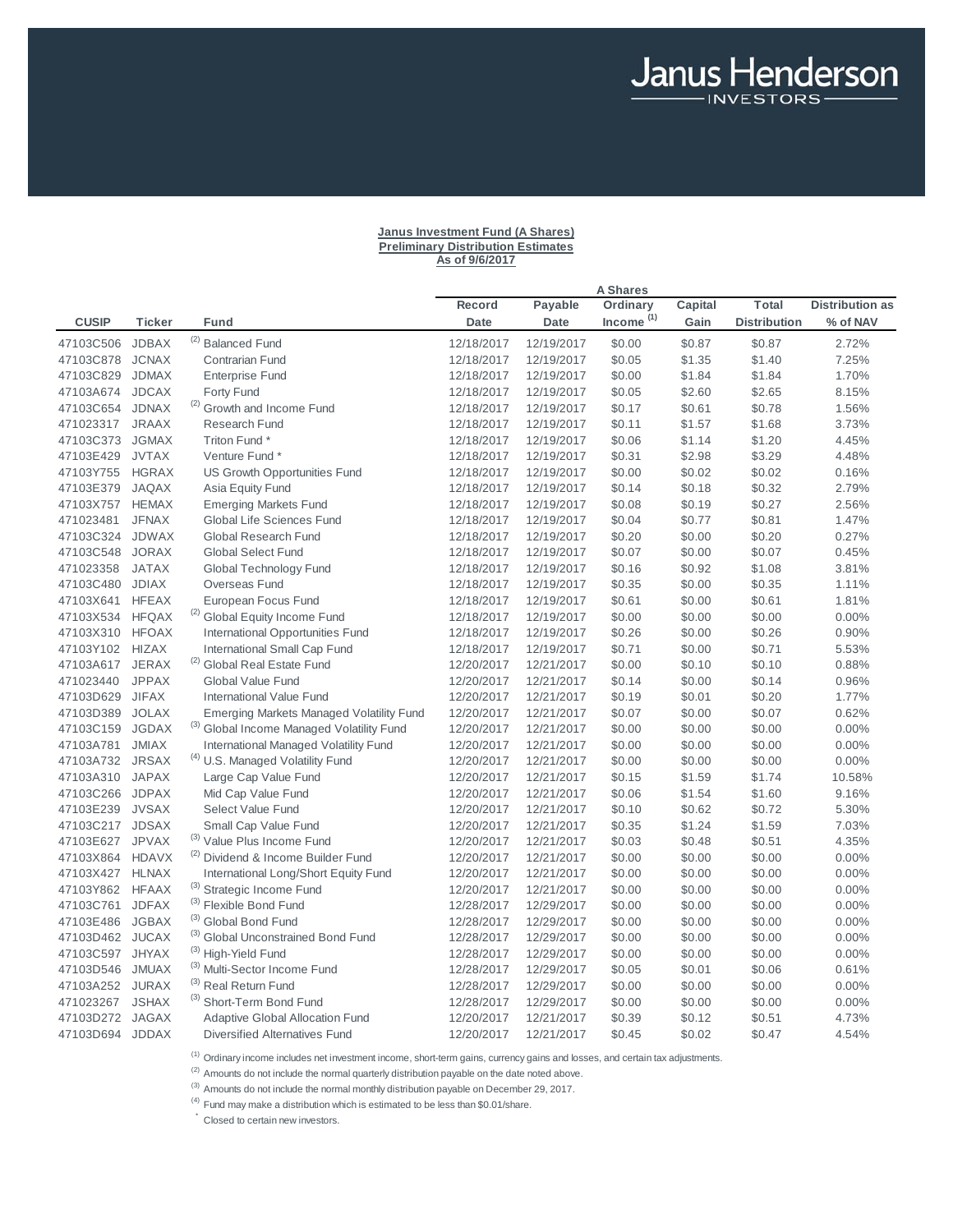# **Janus Investment Fund (C Shares) Preliminary Distribution Estimates As of 9/6/2017**

Janus Henderson

|                 |               |                                                 |            |             | <b>C</b> Shares       |         |                     |                        |
|-----------------|---------------|-------------------------------------------------|------------|-------------|-----------------------|---------|---------------------|------------------------|
|                 |               |                                                 | Record     | Payable     | Ordinary              | Capital | Total               | <b>Distribution as</b> |
| <b>CUSIP</b>    | <b>Ticker</b> | Fund                                            | Date       | <b>Date</b> | Income <sup>(1)</sup> | Gain    | <b>Distribution</b> | % of NAV               |
| 47103C605       | <b>JABCX</b>  | <sup>(2)</sup> Balanced Fund                    | 12/18/2017 | 12/19/2017  | \$0.00                | \$0.87  | \$0.87              | 2.74%                  |
| 47103C860       | <b>JCNCX</b>  | <b>Contrarian Fund</b>                          | 12/18/2017 | 12/19/2017  | \$0.05                | \$1.35  | \$1.40              | 7.68%                  |
| 47103C811       | <b>JGRCX</b>  | <b>Enterprise Fund</b>                          | 12/18/2017 | 12/19/2017  | \$0.00                | \$1.84  | \$1.84              | 1.81%                  |
| 47103A666       | <b>JACCX</b>  | Forty Fund                                      | 12/18/2017 | 12/19/2017  | \$0.05                | \$2.60  | \$2.65              | 9.58%                  |
| 47103C647       | <b>JGICX</b>  | <sup>(2)</sup> Growth and Income Fund           | 12/18/2017 | 12/19/2017  | \$0.17                | \$0.61  | \$0.78              | 1.58%                  |
| 471023291       | <b>JRACX</b>  | <b>Research Fund</b>                            | 12/18/2017 | 12/19/2017  | \$0.11                | \$1.57  | \$1.68              | 3.93%                  |
| 47103C365       | <b>JGMCX</b>  | Triton Fund *                                   | 12/18/2017 | 12/19/2017  | \$0.06                | \$1.14  | \$1.20              | 4.75%                  |
| 47103E411       | <b>JVTCX</b>  | Venture Fund *                                  | 12/18/2017 | 12/19/2017  | \$0.31                | \$2.98  | \$3.29              | 4.75%                  |
| 47103Y748       | <b>HGRCX</b>  | US Growth Opportunities Fund                    | 12/18/2017 | 12/19/2017  | \$0.00                | \$0.02  | \$0.02              | 0.17%                  |
| 47103E361       | <b>JAQCX</b>  | Asia Equity Fund                                | 12/18/2017 | 12/19/2017  | \$0.13                | \$0.18  | \$0.31              | 2.72%                  |
| 47103X740 HEMCX |               | <b>Emerging Markets Fund</b>                    | 12/18/2017 | 12/19/2017  | \$0.02                | \$0.19  | \$0.21              | 2.07%                  |
| 471023473       | <b>JFNCX</b>  | Global Life Sciences Fund                       | 12/18/2017 | 12/19/2017  | \$0.00                | \$0.77  | \$0.77              | 1.50%                  |
| 47103C316       | <b>JWWCX</b>  | Global Research Fund                            | 12/18/2017 | 12/19/2017  | \$0.00                | \$0.00  | \$0.00              | 0.00%                  |
| 47103C530       | <b>JORCX</b>  | <b>Global Select Fund</b>                       | 12/18/2017 | 12/19/2017  | \$0.00                | \$0.00  | \$0.00              | 0.00%                  |
| 471023341       | <b>JAGCX</b>  | Global Technology Fund                          | 12/18/2017 | 12/19/2017  | \$0.16                | \$0.92  | \$1.08              | 4.11%                  |
| 47103C472 JIGCX |               | Overseas Fund                                   | 12/18/2017 | 12/19/2017  | \$0.11                | \$0.00  | \$0.11              | 0.36%                  |
| 47103X633 HFECX |               | European Focus Fund                             | 12/18/2017 | 12/19/2017  | \$0.31                | \$0.00  | \$0.31              | 0.98%                  |
| 47103X526       | <b>HFQCX</b>  | <sup>(2)</sup> Global Equity Income Fund        | 12/18/2017 | 12/19/2017  | \$0.00                | \$0.00  | \$0.00              | 0.00%                  |
| 47103X294       | <b>HFOCX</b>  | <b>International Opportunities Fund</b>         | 12/18/2017 | 12/19/2017  | \$0.02                | \$0.00  | \$0.02              | 0.07%                  |
| 47103Y201       | <b>HIZCX</b>  | International Small Cap Fund                    | 12/18/2017 | 12/19/2017  | \$0.68                | \$0.00  | \$0.68              | 5.30%                  |
| 47103A591       | <b>JERCX</b>  | <sup>(2)</sup> Global Real Estate Fund          | 12/20/2017 | 12/21/2017  | \$0.00                | \$0.10  | \$0.10              | 0.89%                  |
| 471023432       | <b>JPPCX</b>  | Global Value Fund                               | 12/20/2017 | 12/21/2017  | \$0.09                | \$0.00  | \$0.09              | 0.63%                  |
| 47103D611       | <b>JIFCX</b>  | International Value Fund                        | 12/20/2017 | 12/21/2017  | \$0.15                | \$0.01  | \$0.16              | 1.43%                  |
| 47103D371       | <b>JOLCX</b>  | <b>Emerging Markets Managed Volatility Fund</b> | 12/20/2017 | 12/21/2017  | \$0.03                | \$0.00  | \$0.03              | 0.27%                  |
| 47103C142 JGDCX |               | (3) Global Income Managed Volatility Fund       | 12/20/2017 | 12/21/2017  | \$0.00                | \$0.00  | \$0.00              | 0.00%                  |
| 47103A773       | <b>JMICX</b>  | <b>International Managed Volatility Fund</b>    | 12/20/2017 | 12/21/2017  | \$0.02                | \$0.00  | \$0.02              | 0.23%                  |
| 47103A724       | <b>JRSCX</b>  | <sup>(4)</sup> U.S. Managed Volatility Fund     | 12/20/2017 | 12/21/2017  | \$0.00                | \$0.00  | \$0.00              | 0.00%                  |
| 47103A294       | <b>JAPCX</b>  | Large Cap Value Fund                            | 12/20/2017 | 12/21/2017  | \$0.11                | \$1.59  | \$1.70              | 10.50%                 |
| 47103C258       | <b>JMVCX</b>  | Mid Cap Value Fund                              | 12/20/2017 | 12/21/2017  | \$0.06                | \$1.54  | \$1.60              | 9.35%                  |
| 47103E221       | <b>JVSCX</b>  | Select Value Fund                               | 12/20/2017 | 12/21/2017  | \$0.10                | \$0.62  | \$0.72              | 5.41%                  |
| 47103C191       | <b>JCSCX</b>  | Small Cap Value Fund                            | 12/20/2017 | 12/21/2017  | \$0.33                | \$1.24  | \$1.57              | 7.30%                  |
| 47103E619       | <b>JPVCX</b>  | (3) Value Plus Income Fund                      | 12/20/2017 | 12/21/2017  | \$0.03                | \$0.48  | \$0.51              | 4.34%                  |
| 47103X856       | <b>HDCVX</b>  | (2) Dividend & Income Builder Fund              | 12/20/2017 | 12/21/2017  | \$0.00                | \$0.00  | \$0.00              | $0.00\%$               |
| 47103X419       | <b>HLNCX</b>  | International Long/Short Equity Fund            | 12/20/2017 | 12/21/2017  | \$0.00                | \$0.00  | \$0.00              | 0.00%                  |
| 47103Y854       | <b>HFACX</b>  | (3) Strategic Income Fund                       | 12/20/2017 | 12/21/2017  | \$0.00                | \$0.00  | \$0.00              | $0.00\%$               |
| 47103C753 JFICX |               | (3) Flexible Bond Fund                          | 12/28/2017 | 12/29/2017  | \$0.00                | \$0.00  | \$0.00              | 0.00%                  |
| 47103E478       | <b>JGBCX</b>  | (3) Global Bond Fund                            | 12/28/2017 | 12/29/2017  | \$0.00                | \$0.00  | \$0.00              | 0.00%                  |
| 47103D454       | <b>JUCCX</b>  | (3) Global Unconstrained Bond Fund              | 12/28/2017 | 12/29/2017  | \$0.00                | \$0.00  | \$0.00              | 0.00%                  |
| 47103C589       | <b>JDHCX</b>  | (3) High-Yield Fund                             | 12/28/2017 | 12/29/2017  | \$0.00                | \$0.00  | \$0.00              | 0.00%                  |
| 47103D538       | <b>JMUCX</b>  | (3) Multi-Sector Income Fund                    | 12/28/2017 | 12/29/2017  | \$0.05                | \$0.01  | \$0.06              | 0.61%                  |
| 47103A245       | <b>JURCX</b>  | (3) Real Return Fund                            | 12/28/2017 | 12/29/2017  | \$0.00                | \$0.00  | \$0.00              | 0.00%                  |
| 471023259       | <b>JSHCX</b>  | (3) Short-Term Bond Fund                        | 12/28/2017 | 12/29/2017  | \$0.00                | \$0.00  | \$0.00              | 0.00%                  |
| 47103D264       | <b>JAVCX</b>  | Adaptive Global Allocation Fund                 | 12/20/2017 | 12/21/2017  | \$0.34                | \$0.12  | \$0.46              | 4.30%                  |
| 47103D686 JDDCX |               | Diversified Alternatives Fund                   | 12/20/2017 | 12/21/2017  | \$0.38                | \$0.02  | \$0.40              | 3.96%                  |

 $<sup>(1)</sup>$  Ordinary income includes net investment income, short-term gains, currency gains and losses, and certain tax adjustments.</sup>

 $(2)$  Amounts do not include the normal quarterly distribution payable on the date noted above.

(3) Amounts do not include the normal monthly distribution payable on December 29, 2017.

 $(4)$  Fund may make a distribution which is estimated to be less than \$0.01/share.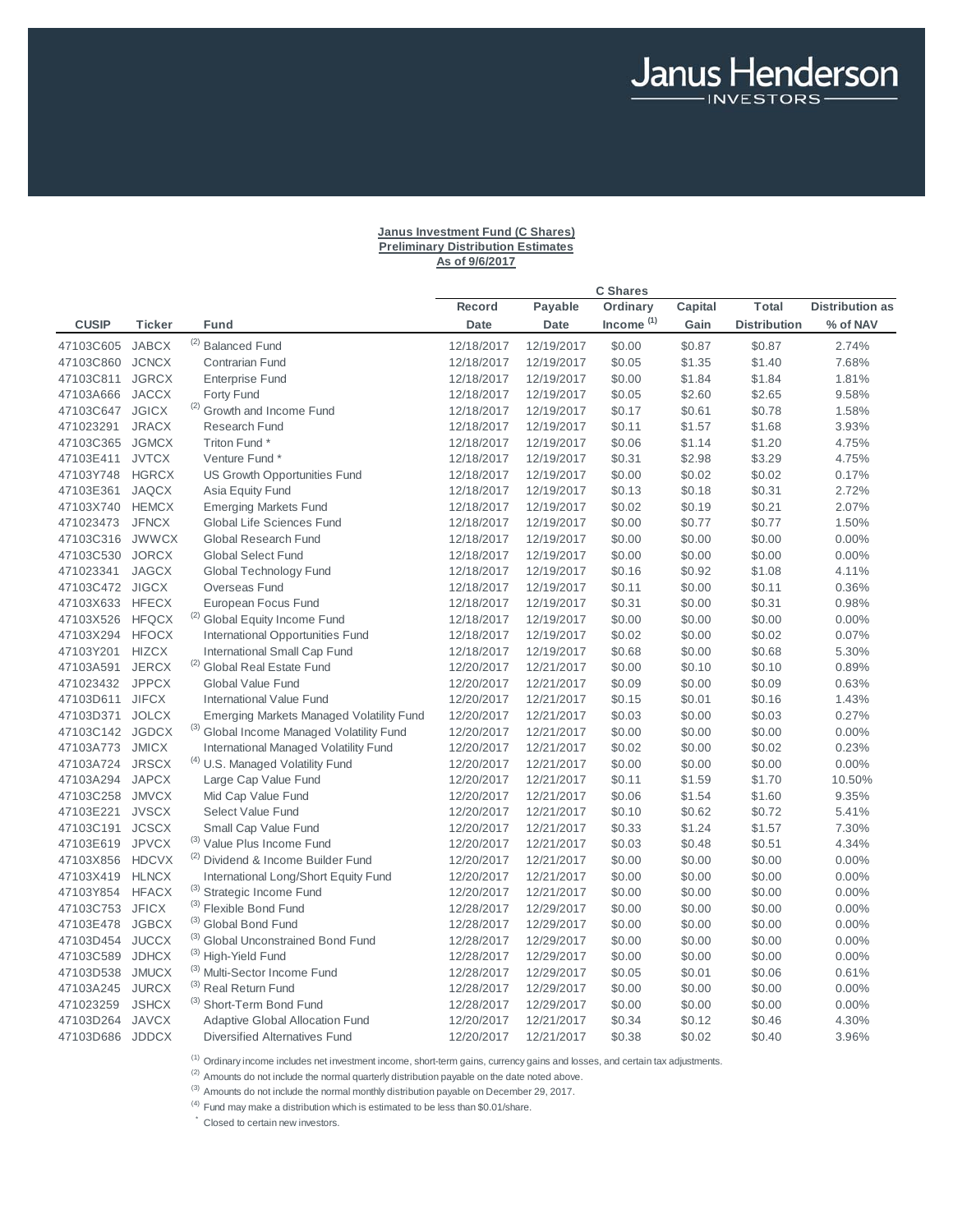# **Janus Investment Fund (D Shares) Preliminary Distribution Estimates As of 9/6/2017**

Janus Henderson

|                 |               |                                                 |             |                | D Shares*             |         |                     |                        |
|-----------------|---------------|-------------------------------------------------|-------------|----------------|-----------------------|---------|---------------------|------------------------|
|                 |               |                                                 | Record      | <b>Payable</b> | Ordinary              | Capital | <b>Total</b>        | <b>Distribution as</b> |
| <b>CUSIP</b>    | <b>Ticker</b> | Fund                                            | <b>Date</b> | <b>Date</b>    | Income <sup>(1)</sup> | Gain    | <b>Distribution</b> | % of NAV               |
| 47103E205       | <b>JANBX</b>  | <sup>(2)</sup> Balanced Fund                    | 12/18/2017  | 12/19/2017     | \$0.00                | \$0.87  | \$0.87              | 2.71%                  |
| 47103E304       | <b>JACNX</b>  | <b>Contrarian Fund</b>                          | 12/18/2017  | 12/19/2017     | \$0.05                | \$1.35  | \$1.40              | 7.23%                  |
| 47103E403       | <b>JANEX</b>  | <b>Enterprise Fund</b>                          | 12/18/2017  | 12/19/2017     | \$0.08                | \$1.84  | \$1.92              | 1.73%                  |
| 47103D199 JFRDX |               | Forty Fund                                      | 12/18/2017  | 12/19/2017     | \$0.07                | \$2.60  | \$2.67              | 8.47%                  |
| 47103E841       | <b>JNGIX</b>  | <sup>(2)</sup> Growth and Income Fund           | 12/18/2017  | 12/19/2017     | \$0.17                | \$0.61  | \$0.78              | 1.56%                  |
| 47103E759       | <b>JNRFX</b>  | <b>Research Fund</b>                            | 12/18/2017  | 12/19/2017     | \$0.23                | \$1.57  | \$1.80              | 3.97%                  |
| 47103E692       | <b>JANIX</b>  | <b>Triton Fund</b>                              | 12/18/2017  | 12/19/2017     | \$0.06                | \$1.14  | \$1.20              | 4.37%                  |
| 47103E676       | <b>JANVX</b>  | Venture Fund                                    | 12/18/2017  | 12/19/2017     | \$0.31                | \$2.98  | \$3.29              | 4.38%                  |
| 47103Y730       | <b>HGRDX</b>  | US Growth Opportunities Fund                    | 12/18/2017  | 12/19/2017     | \$0.00                | \$0.02  | \$0.02              | 0.16%                  |
| 47103E353       | <b>JAQDX</b>  | Asia Equity Fund                                | 12/18/2017  | 12/19/2017     | \$0.15                | \$0.18  | \$0.33              | 2.85%                  |
| 47103X732       | <b>HEMDX</b>  | <b>Emerging Markets Fund</b>                    | 12/18/2017  | 12/19/2017     | \$0.09                | \$0.19  | \$0.28              | 2.65%                  |
| 47103E700       | <b>JNGLX</b>  | Global Life Sciences Fund                       | 12/18/2017  | 12/19/2017     | \$0.16                | \$0.77  | \$0.93              | 1.66%                  |
| 47103E668       | <b>JANWX</b>  | Global Research Fund                            | 12/18/2017  | 12/19/2017     | \$0.41                | \$0.00  | \$0.41              | 0.56%                  |
| 47103E783       | <b>JANRX</b>  | <b>Global Select Fund</b>                       | 12/18/2017  | 12/19/2017     | \$0.09                | \$0.00  | \$0.09              | 0.58%                  |
| 47103E866       | <b>JNGTX</b>  | Global Technology Fund                          | 12/18/2017  | 12/19/2017     | \$0.16                | \$0.92  | \$1.08              | 3.73%                  |
| 47103E775       | <b>JNOSX</b>  | Overseas Fund                                   | 12/18/2017  | 12/19/2017     | \$0.45                | \$0.00  | \$0.45              | 1.44%                  |
| 47103X625       | <b>HFEDX</b>  | European Focus Fund                             | 12/18/2017  | 12/19/2017     | \$0.78                | \$0.00  | \$0.78              | 2.31%                  |
| 47103X518       | <b>HFQDX</b>  | (2) Global Equity Income Fund                   | 12/18/2017  | 12/19/2017     | \$0.00                | \$0.00  | \$0.00              | 0.00%                  |
| 47103X286       | <b>HFODX</b>  | International Opportunities Fund                | 12/18/2017  | 12/19/2017     | \$0.38                | \$0.00  | \$0.38              | 1.32%                  |
| 47103Y300       | <b>HIZDX</b>  | International Small Cap Fund                    | 12/18/2017  | 12/19/2017     | \$0.68                | \$0.00  | \$0.68              | 5.29%                  |
| 47103E882       | <b>JNGSX</b>  | <sup>(2)</sup> Global Real Estate Fund          | 12/20/2017  | 12/21/2017     | \$0.00                | \$0.10  | \$0.10              | 0.87%                  |
| 47103E809       | <b>JNGOX</b>  | Global Value Fund                               | 12/20/2017  | 12/21/2017     | \$0.19                | \$0.00  | \$0.19              | 1.29%                  |
| 47103D595 JIFDX |               | International Value Fund                        | 12/20/2017  | 12/21/2017     | \$0.21                | \$0.01  | \$0.22              | 1.95%                  |
| 47103D363 JOLDX |               | <b>Emerging Markets Managed Volatility Fund</b> | 12/20/2017  | 12/21/2017     | \$0.08                | \$0.00  | \$0.08              | 0.71%                  |
| 47103C134       | <b>JGDDX</b>  | (3) Global Income Managed Volatility Fund       | 12/20/2017  | 12/21/2017     | \$0.00                | \$0.00  | \$0.00              | 0.00%                  |
| 47103D280 JIIDX |               | <b>International Managed Volatility Fund</b>    | 12/20/2017  | 12/21/2017     | \$0.09                | \$0.00  | \$0.09              | 1.02%                  |
| 47103D314       | <b>JRSDX</b>  | U.S. Managed Volatility Fund                    | 12/20/2017  | 12/21/2017     | \$0.02                | \$0.00  | \$0.02              | 0.19%                  |
| 47103E635       | <b>JNPLX</b>  | Large Cap Value Fund                            | 12/20/2017  | 12/21/2017     | \$0.19                | \$1.59  | \$1.78              | 10.87%                 |
| 47103E650       | <b>JNMCX</b>  | Mid Cap Value Fund                              | 12/20/2017  | 12/21/2017     | \$0.08                | \$1.54  | \$1.62              | 9.39%                  |
| 47103E213       | <b>JSVDX</b>  | Select Value Fund                               | 12/20/2017  | 12/21/2017     | \$0.10                | \$0.62  | \$0.72              | 5.27%                  |
| 47103E643       | <b>JNPSX</b>  | Small Cap Value Fund                            | 12/20/2017  | 12/21/2017     | \$0.42                | \$1.24  | \$1.66              | 7.39%                  |
| 47103E593       | <b>JPVDX</b>  | (3) Value Plus Income Fund                      | 12/20/2017  | 12/21/2017     | \$0.03                | \$0.48  | \$0.51              | 4.35%                  |
| 47103X849       | <b>HDDVX</b>  | (2) Dividend & Income Builder Fund              | 12/20/2017  | 12/21/2017     | \$0.00                | \$0.00  | \$0.00              | 0.00%                  |
| 47103X393       | <b>HLNDX</b>  | International Long/Short Equity Fund            | 12/20/2017  | 12/21/2017     | \$0.00                | \$0.00  | \$0.00              | 0.00%                  |
| 47103Y847 HFADX |               | (3) Strategic Income Fund                       | 12/20/2017  | 12/21/2017     | \$0.00                | \$0.00  | \$0.00              | 0.00%                  |
| 47103E502       | <b>JANFX</b>  | (3) Flexible Bond Fund                          | 12/28/2017  | 12/29/2017     | \$0.00                | \$0.00  | \$0.00              | 0.00%                  |
| 47103E460 JGBDX |               | (3) Global Bond Fund                            | 12/28/2017  | 12/29/2017     | \$0.00                | \$0.00  | \$0.00              | 0.00%                  |
| 47103D447       | <b>JUCDX</b>  | (3) Global Unconstrained Bond Fund              | 12/28/2017  | 12/29/2017     | \$0.00                | \$0.00  | \$0.00              | 0.00%                  |
| 47103E833       | <b>JNHYX</b>  | (3) High-Yield Fund                             | 12/28/2017  | 12/29/2017     | \$0.00                | \$0.00  | \$0.00              | 0.00%                  |
| 47103D520       | <b>JMUDX</b>  | (3) Multi-Sector Income Fund                    | 12/28/2017  | 12/29/2017     | \$0.05                | \$0.01  | \$0.06              | 0.61%                  |
| 47103A195       | <b>JURDX</b>  | (3) Real Return Fund                            | 12/28/2017  | 12/29/2017     | \$0.00                | \$0.00  | \$0.00              | 0.00%                  |
| 47103E742       | <b>JNSTX</b>  | (3) Short-Term Bond Fund                        | 12/28/2017  | 12/29/2017     | \$0.00                | \$0.00  | \$0.00              | 0.00%                  |
| 47103E858       | <b>JGVXX</b>  | (3) Government Money Market Fund                | 12/28/2017  | 12/29/2017     | \$0.00                | \$0.00  | \$0.00              | 0.00%                  |
| 47103E791       | <b>JNMXX</b>  | (3) Money Market Fund                           | 12/28/2017  | 12/29/2017     | \$0.00                | \$0.00  | \$0.00              | 0.00%                  |
| 47103D215 JAGDX |               | <b>Adaptive Global Allocation Fund</b>          | 12/20/2017  | 12/21/2017     | \$0.40                | \$0.12  | \$0.52              | 4.82%                  |
| 47103D678 JDADX |               | <b>Diversified Alternatives Fund</b>            | 12/20/2017  | 12/21/2017     | \$0.47                | \$0.02  | \$0.49              | 4.72%                  |
|                 |               |                                                 |             |                |                       |         |                     |                        |

<sup>(1)</sup> Ordinary income includes net investment income, short-term gains, currency gains and losses, and certain tax adjustments.

(2) Amounts do not include the normal quarterly distribution payable on the date noted above.

(3) Amounts do not include the normal monthly distribution payable on December 29, 2017.

 $\check{\phantom{a}}$  Closed to certain new investors.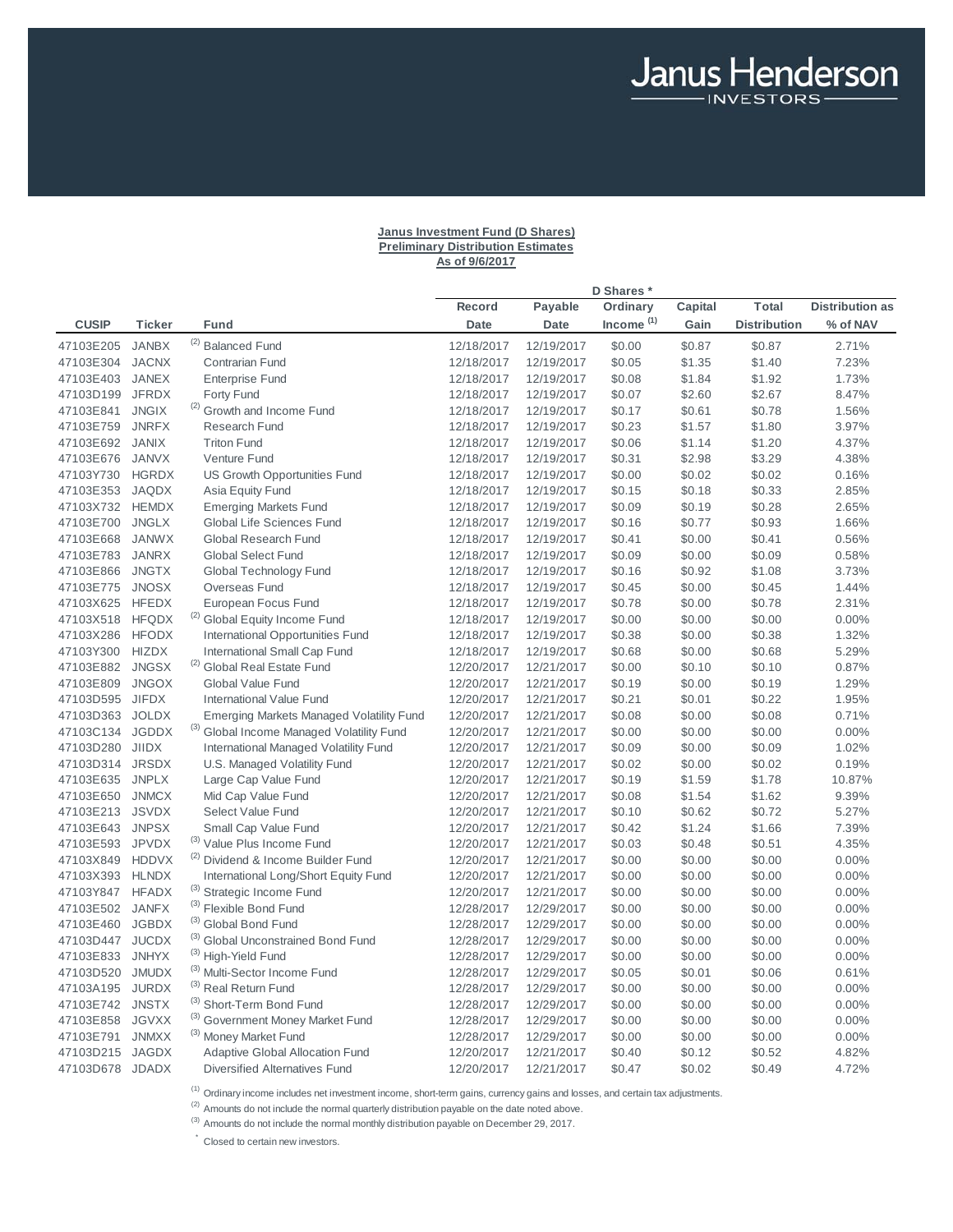### **Janus Investment Fund (I Shares) Preliminary Distribution Estimates As of 9/6/2017**

Janus Henderson

|                        |                              |                                                                             |                          |                          | <b>I</b> Shares       |                  |                     |                        |
|------------------------|------------------------------|-----------------------------------------------------------------------------|--------------------------|--------------------------|-----------------------|------------------|---------------------|------------------------|
|                        |                              |                                                                             | Record                   | <b>Payable</b>           | Ordinary              | Capital          | Total               | <b>Distribution as</b> |
| <b>CUSIP</b>           | Ticker                       | Fund                                                                        | <b>Date</b>              | <b>Date</b>              | Income <sup>(1)</sup> | Gain             | <b>Distribution</b> | % of NAV               |
| 47103C704              | <b>JBALX</b>                 | <sup>(2)</sup> Balanced Fund                                                | 12/18/2017               | 12/19/2017               | \$0.00                | \$0.87           | \$0.87              | 2.71%                  |
| 47103C852              | <b>JCONX</b>                 | <b>Contrarian Fund</b>                                                      | 12/18/2017               | 12/19/2017               | \$0.05                | \$1.35           | \$1.40              | 7.22%                  |
| 47103C795              | <b>JMGRX</b>                 | <b>Enterprise Fund</b>                                                      | 12/18/2017               | 12/19/2017               | \$0.12                | \$1.84           | \$1.96              | 1.76%                  |
| 47103A658              | <b>JCAPX</b>                 | Forty Fund                                                                  | 12/18/2017               | 12/19/2017               | \$0.07                | \$2.60           | \$2.67              | 7.98%                  |
| 47103C639              | <b>JGINX</b>                 | <sup>(2)</sup> Growth and Income Fund                                       | 12/18/2017               | 12/19/2017               | \$0.17                | \$0.61           | \$0.78              | 1.56%                  |
| 471023283              | <b>JRAIX</b>                 | <b>Research Fund</b>                                                        | 12/18/2017               | 12/19/2017               | \$0.23                | \$1.57           | \$1.80              | 3.98%                  |
| 47103C357              | <b>JSMGX</b>                 | Triton Fund *                                                               | 12/18/2017               | 12/19/2017               | \$0.06                | \$1.14           | \$1.20              | 4.34%                  |
| 47103E395              | <b>JVTIX</b>                 | Venture Fund *                                                              | 12/18/2017               | 12/19/2017               | \$0.31                | \$2.98           | \$3.29              | 4.36%                  |
| 47103Y722              | <b>HGRIX</b>                 | US Growth Opportunities Fund                                                | 12/18/2017               | 12/19/2017               | \$0.00                | \$0.02           | \$0.02              | 0.16%                  |
| 47103E346              | <b>JAQIX</b>                 | Asia Equity Fund                                                            | 12/18/2017               | 12/19/2017               | \$0.15                | \$0.18           | \$0.33              | 2.85%                  |
| 47103X724 HEMIX        |                              | <b>Emerging Markets Fund</b>                                                | 12/18/2017               | 12/19/2017               | \$0.10                | \$0.19           | \$0.29              | 2.74%                  |
| 471023465              | <b>JFNIX</b>                 | Global Life Sciences Fund                                                   | 12/18/2017               | 12/19/2017               | \$0.19                | \$0.77           | \$0.96              | 1.71%                  |
| 47103C290 JWWFX        |                              | Global Research Fund                                                        | 12/18/2017               | 12/19/2017               | \$0.46                | \$0.00           | \$0.46              | 0.62%                  |
| 47103C522              | <b>JORFX</b>                 | <b>Global Select Fund</b>                                                   | 12/18/2017               | 12/19/2017               | \$0.10                | \$0.00           | \$0.10              | 0.64%                  |
| 471023333              | <b>JATIX</b>                 | Global Technology Fund                                                      | 12/18/2017               | 12/19/2017               | \$0.16                | \$0.92           | \$1.08              | 3.70%                  |
| 47103C464              | <b>JIGFX</b>                 | Overseas Fund                                                               | 12/18/2017               | 12/19/2017               | \$0.46                | \$0.00           | \$0.46              | 1.46%                  |
| 47103X617 HFEIX        |                              | European Focus Fund                                                         | 12/18/2017               | 12/19/2017               | \$0.75                | \$0.00           | \$0.75              | 2.23%                  |
| 47103X492 HFQIX        |                              | <sup>(2)</sup> Global Equity Income Fund                                    | 12/18/2017               | 12/19/2017               | \$0.00                | \$0.00           | \$0.00              | 0.00%                  |
| 47103X278              | <b>HFOIX</b>                 | <b>International Opportunities Fund</b>                                     | 12/18/2017               | 12/19/2017               | \$0.36                | \$0.00           | \$0.36              | 1.25%                  |
| 47103Y409              | <b>HIZIX</b>                 | International Small Cap Fund                                                | 12/18/2017               | 12/19/2017               | \$0.72                | \$0.00           | \$0.72              | 5.60%                  |
| 47103A583              | <b>JERIX</b>                 | <sup>(2)</sup> Global Real Estate Fund                                      | 12/20/2017               | 12/21/2017               | \$0.00                | \$0.10           | \$0.10              | 0.87%                  |
| 471023424<br>47103D587 | <b>JPPIX</b><br><b>JIFIX</b> | <b>Global Value Fund</b>                                                    | 12/20/2017               | 12/21/2017               | \$0.20                | \$0.00           | \$0.20              | 1.38%                  |
|                        | <b>JOLIX</b>                 | International Value Fund<br><b>Emerging Markets Managed Volatility Fund</b> | 12/20/2017               | 12/21/2017               | \$0.21<br>\$0.08      | \$0.01<br>\$0.00 | \$0.22<br>\$0.08    | 1.96%                  |
| 47103D355<br>47103C126 | <b>JGDIX</b>                 | (3) Global Income Managed Volatility Fund                                   | 12/20/2017<br>12/20/2017 | 12/21/2017<br>12/21/2017 | \$0.00                | \$0.00           | \$0.00              | 0.71%<br>0.00%         |
| 47103A765              | <b>JMIIX</b>                 | <b>International Managed Volatility Fund</b>                                | 12/20/2017               | 12/21/2017               | \$0.09                | \$0.00           | \$0.09              | 1.02%                  |
| 47103A716              | <b>JRSIX</b>                 | U.S. Managed Volatility Fund                                                | 12/20/2017               | 12/21/2017               | \$0.01                | \$0.00           | \$0.01              | 0.09%                  |
| 47103A286              | <b>JAPIX</b>                 | Large Cap Value Fund                                                        | 12/20/2017               | 12/21/2017               | \$0.20                | \$1.59           | \$1.79              | 10.88%                 |
| 47103C241 JMVAX        |                              | Mid Cap Value Fund                                                          | 12/20/2017               | 12/21/2017               | \$0.08                | \$1.54           | \$1.62              | 9.38%                  |
| 47103E197              | <b>JVSIX</b>                 | Select Value Fund                                                           | 12/20/2017               | 12/21/2017               | \$0.10                | \$0.62           | \$0.72              | 5.27%                  |
| 47103C183 JSCOX        |                              | Small Cap Value Fund                                                        | 12/20/2017               | 12/21/2017               | \$0.43                | \$1.24           | \$1.67              | 7.40%                  |
| 47103E585              | <b>JPVIX</b>                 | (3) Value Plus Income Fund                                                  | 12/20/2017               | 12/21/2017               | \$0.03                | \$0.48           | \$0.51              | 4.35%                  |
| 47103X831              | <b>HDIVX</b>                 | <sup>(2)</sup> Dividend & Income Builder Fund                               | 12/20/2017               | 12/21/2017               | \$0.00                | \$0.00           | \$0.00              | 0.00%                  |
| 47103X385              | <b>HLNIX</b>                 | International Long/Short Equity Fund                                        | 12/20/2017               | 12/21/2017               | \$0.00                | \$0.00           | \$0.00              | 0.00%                  |
| 47103Y839              | <b>HFAIX</b>                 | (3) Strategic Income Fund                                                   | 12/20/2017               | 12/21/2017               | \$0.00                | \$0.00           | \$0.00              | 0.00%                  |
| 47103C746              | <b>JFLEX</b>                 | (3) Flexible Bond Fund                                                      | 12/28/2017               | 12/29/2017               | \$0.00                | \$0.00           | \$0.00              | 0.00%                  |
| 47103E452              | <b>JGBIX</b>                 | (3) Global Bond Fund                                                        | 12/28/2017               | 12/29/2017               | \$0.00                | \$0.00           | \$0.00              | 0.00%                  |
| 47103D439 JUCIX        |                              | (3) Global Unconstrained Bond Fund                                          | 12/28/2017               | 12/29/2017               | \$0.00                | \$0.00           | \$0.00              | 0.00%                  |
| 47103C571              | <b>JHYFX</b>                 | (3) High-Yield Fund                                                         | 12/28/2017               | 12/29/2017               | \$0.00                | \$0.00           | \$0.00              | 0.00%                  |
| 47103D512 JMUIX        |                              | (3) Multi-Sector Income Fund                                                | 12/28/2017               | 12/29/2017               | \$0.05                | \$0.01           | \$0.06              | 0.61%                  |
| 47103A229              | <b>JURIX</b>                 | (3) Real Return Fund                                                        | 12/28/2017               | 12/29/2017               | \$0.00                | \$0.00           | \$0.00              | 0.00%                  |
| 471023242              | <b>JSHIX</b>                 | (3) Short-Term Bond Fund                                                    | 12/28/2017               | 12/29/2017               | \$0.00                | \$0.00           | \$0.00              | 0.00%                  |
| 47103D249 JVGIX        |                              | Adaptive Global Allocation Fund                                             | 12/20/2017               | 12/21/2017               | \$0.41                | \$0.12           | \$0.53              | 4.90%                  |
| 47103D660 JDAIX        |                              | <b>Diversified Alternatives Fund</b>                                        | 12/20/2017               | 12/21/2017               | \$0.49                | \$0.02           | \$0.51              | 4.89%                  |

 $<sup>(1)</sup>$  Ordinary income includes net investment income, short-term gains, currency gains and losses, and certain tax adjustments.</sup>

 $<sup>(2)</sup>$  Amounts do not include the normal quarterly distribution payable on the date noted above.</sup>

 $^{(3)}$  Amounts do not include the normal monthly distribution payable on December 29, 2017.

 $\dot{\phantom{a}}$  Closed to certain new investors.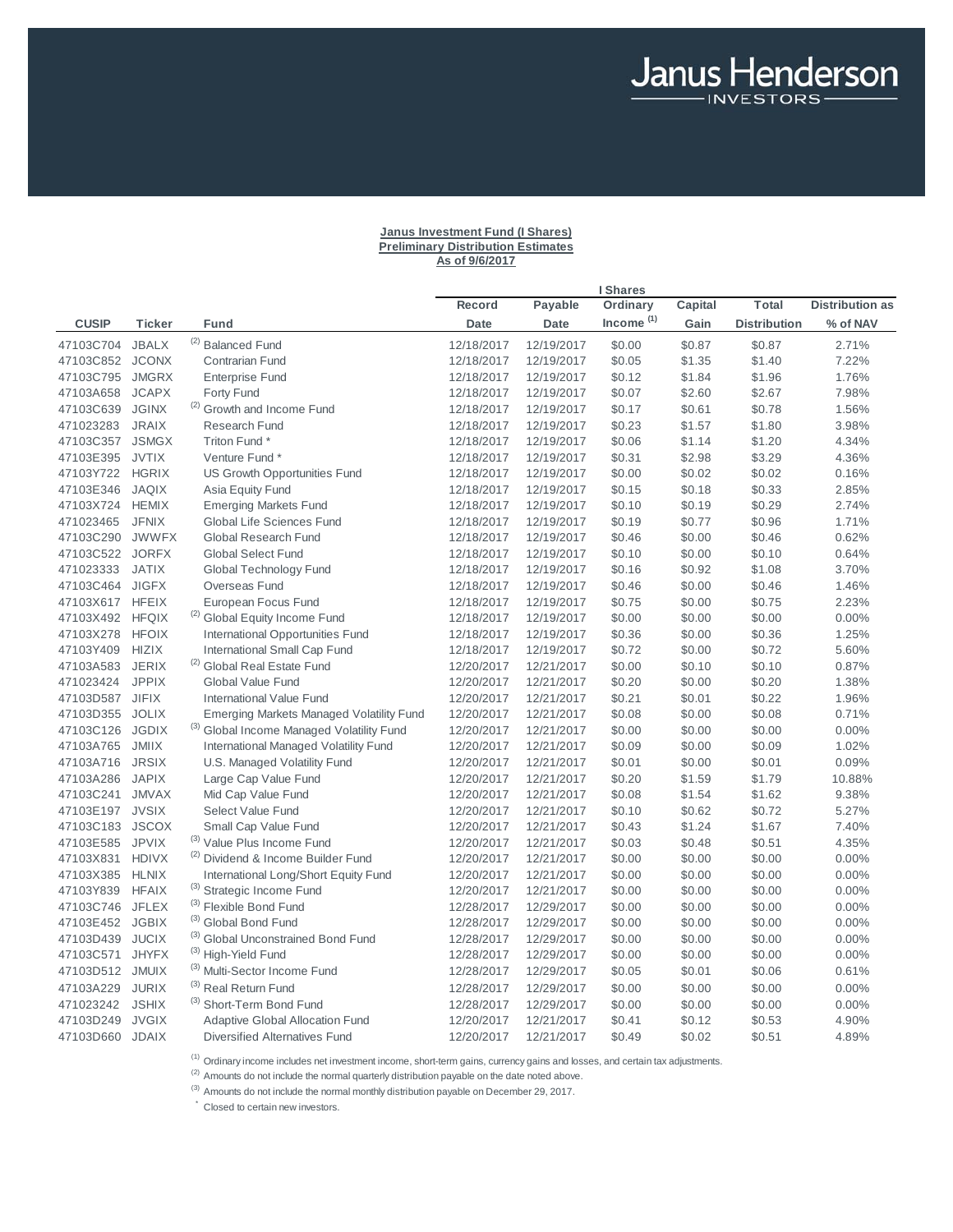# **Janus Investment Fund (L Shares) Preliminary Distribution Estimates As of 9/6/2017**

|              |              |                      | L Shares * |            |              |         |                     |                        |  |
|--------------|--------------|----------------------|------------|------------|--------------|---------|---------------------|------------------------|--|
|              |              |                      | Record     | Pavable    | Ordinary     | Capital | Total               | <b>Distribution as</b> |  |
| <b>CUSIP</b> | Ticker       | Fund                 | Date       | Date       | Income $(1)$ | Gain    | <b>Distribution</b> | % of NAV               |  |
| 471023580    | JMIVX        | Mid Cap Value Fund   | 12/20/2017 | 12/21/2017 | \$0.09       | \$1.54  | \$1.63              | 9.21%                  |  |
| 471023564    | <b>JSIVX</b> | Small Cap Value Fund | 12/20/2017 | 12/21/2017 | \$0.44       | \$1.24  | \$1.68              | 7.27%                  |  |

 $(1)$  Ordinary income includes net investment income, short-term gains, currency gains and losses, and certain tax adjustments.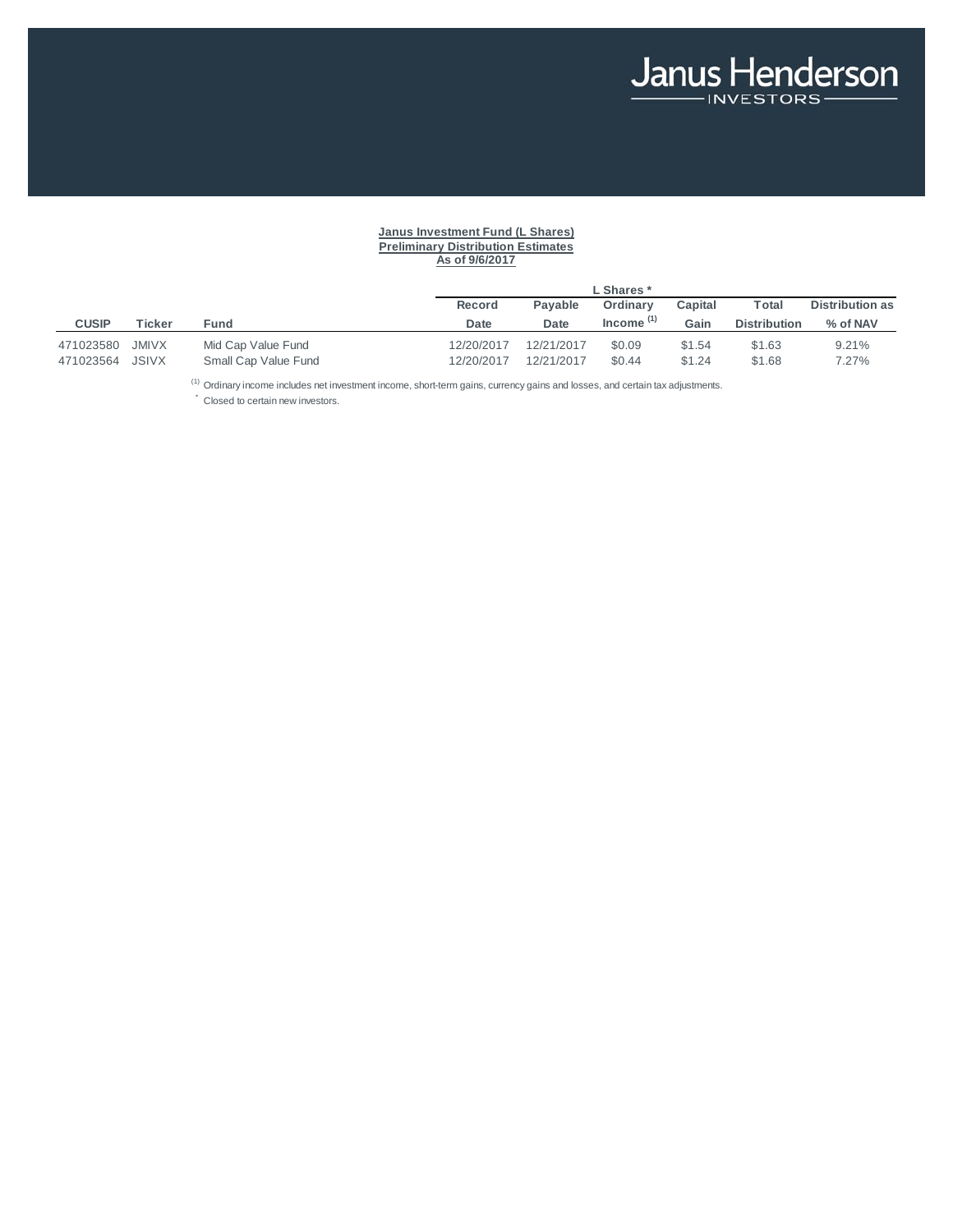### **Janus Investment Fund (N Shares) Preliminary Distribution Estimates As of 9/6/2017**

Janus Henderson

|                 |              |                                                 |            |            | <b>N</b> Shares |         |                     |                        |
|-----------------|--------------|-------------------------------------------------|------------|------------|-----------------|---------|---------------------|------------------------|
|                 |              |                                                 | Record     | Payable    | Ordinary        | Capital | Total               | <b>Distribution as</b> |
| <b>CUSIP</b>    | Ticker       | Fund                                            | Date       | Date       | Income $(1)$    | Gain    | <b>Distribution</b> | % of NAV               |
| 47103D108       | <b>JABNX</b> | <sup>(2)</sup> Balanced Fund                    | 12/18/2017 | 12/19/2017 | \$0.00          | \$0.87  | \$0.87              | 2.71%                  |
| 47103D207       | <b>JCNNX</b> | <b>Contrarian Fund</b>                          | 12/18/2017 | 12/19/2017 | \$0.05          | \$1.35  | \$1.40              | 7.23%                  |
| 47103D405       | <b>JDMNX</b> | <b>Enterprise Fund</b>                          | 12/18/2017 | 12/19/2017 | \$0.18          | \$1.84  | \$2.02              | 1.81%                  |
| 47103D603 JFRNX |              | Forty Fund                                      | 12/18/2017 | 12/19/2017 | \$0.07          | \$2.60  | \$2.67              | 7.96%                  |
| 47103D868       | <b>JDNNX</b> | <sup>(2)</sup> Growth and Income Fund           | 12/18/2017 | 12/19/2017 | \$0.17          | \$0.61  | \$0.78              | 1.56%                  |
| 47103D827       | <b>JRANX</b> | Research Fund                                   | 12/18/2017 | 12/19/2017 | \$0.26          | \$1.57  | \$1.83              | 4.04%                  |
| 47103D793 JGMNX |              | Triton Fund *                                   | 12/18/2017 | 12/19/2017 | \$0.06          | \$1.14  | \$1.20              | 4.33%                  |
| 47103D785 JVTNX |              | Venture Fund *                                  | 12/18/2017 | 12/19/2017 | \$0.31          | \$2.98  | \$3.29              | 4.34%                  |
| 47103Y714       | <b>HGRRX</b> | US Growth Opportunities Fund                    | 12/18/2017 | 12/19/2017 | \$0.00          | \$0.02  | \$0.02              | 0.16%                  |
| 47103X716 HEMRX |              | <b>Emerging Markets Fund</b>                    | 12/18/2017 | 12/19/2017 | \$0.10          | \$0.19  | \$0.29              | 2.74%                  |
| 47103D777 JDWNX |              | Global Research Fund                            | 12/18/2017 | 12/19/2017 | \$0.50          | \$0.00  | \$0.50              | 0.68%                  |
| 47103D876       | <b>JSLNX</b> | <b>Global Select Fund</b>                       | 12/18/2017 | 12/19/2017 | \$0.11          | \$0.00  | \$0.11              | 0.71%                  |
| 47103D181       | <b>JATNX</b> | Global Technology Fund                          | 12/18/2017 | 12/19/2017 | \$0.16          | \$0.92  | \$1.08              | 3.74%                  |
| 47103D835       | <b>JDINX</b> | Overseas Fund                                   | 12/18/2017 | 12/19/2017 | \$0.50          | \$0.00  | \$0.50              | 1.60%                  |
| 47103X591       | <b>HFERX</b> | European Focus Fund                             | 12/18/2017 | 12/19/2017 | \$0.63          | \$0.00  | \$0.63              | 1.87%                  |
| 47103X484       | <b>HFQRX</b> | <sup>(2)</sup> Global Equity Income Fund        | 12/18/2017 | 12/19/2017 | \$0.00          | \$0.00  | \$0.00              | 0.00%                  |
| 47103X260       | <b>HFOSX</b> | <b>International Opportunities Fund</b>         | 12/18/2017 | 12/19/2017 | \$0.38          | \$0.00  | \$0.38              | 1.32%                  |
| 47103Y508       | <b>HIZRX</b> | International Small Cap Fund                    | 12/18/2017 | 12/19/2017 | \$0.84          | \$0.00  | \$0.84              | 6.54%                  |
| 47103D769       | <b>JPPNX</b> | <b>Global Value Fund</b>                        | 12/20/2017 | 12/21/2017 | \$0.21          | \$0.00  | \$0.21              | 1.46%                  |
| 47103D579       | <b>JIFNX</b> | <b>International Value Fund</b>                 | 12/20/2017 | 12/21/2017 | \$0.21          | \$0.01  | \$0.22              | 1.95%                  |
| 47103D348       | <b>JOLNX</b> | <b>Emerging Markets Managed Volatility Fund</b> | 12/20/2017 | 12/21/2017 | \$0.09          | \$0.00  | \$0.09              | 0.79%                  |
| 47103E163       | <b>JGGNX</b> | (3) Global Income Managed Volatility Fund       | 12/20/2017 | 12/21/2017 | \$0.00          | \$0.00  | \$0.00              | 0.00%                  |
| 47103E155       | <b>JMRNX</b> | <b>International Managed Volatility Fund</b>    | 12/20/2017 | 12/21/2017 | \$0.09          | \$0.00  | \$0.09              | 1.02%                  |
| 47103E122       | <b>JRSNX</b> | U.S. Managed Volatility Fund                    | 12/20/2017 | 12/21/2017 | \$0.01          | \$0.00  | \$0.01              | 0.09%                  |
| 47103D751       | <b>JPLNX</b> | Large Cap Value Fund                            | 12/20/2017 | 12/21/2017 | \$0.21          | \$1.59  | \$1.80              | 10.96%                 |
| 47103D744       | <b>JDPNX</b> | Mid Cap Value Fund                              | 12/20/2017 | 12/21/2017 | \$0.10          | \$1.54  | \$1.64              | 9.52%                  |
| 47103D736       | <b>JVSNX</b> | Select Value Fund                               | 12/20/2017 | 12/21/2017 | \$0.12          | \$0.62  | \$0.74              | 5.41%                  |
| 47103D728       | <b>JDSNX</b> | Small Cap Value Fund                            | 12/20/2017 | 12/21/2017 | \$0.45          | \$1.24  | \$1.69              | 7.50%                  |
| 47103D710 JPVNX |              | (3) Value Plus Income Fund                      | 12/20/2017 | 12/21/2017 | \$0.03          | \$0.48  | \$0.51              | 4.35%                  |
| 47103X823       | <b>HDRVX</b> | <sup>(2)</sup> Dividend & Income Builder Fund   | 12/20/2017 | 12/21/2017 | \$0.00          | \$0.00  | \$0.00              | 0.00%                  |
| 47103X377       | <b>HLNRX</b> | International Long/Short Equity Fund            | 12/20/2017 | 12/21/2017 | \$0.00          | \$0.00  | \$0.00              | 0.00%                  |
| 47103Y821       | <b>HFARX</b> | (3) Strategic Income Fund                       | 12/20/2017 | 12/21/2017 | \$0.00          | \$0.00  | \$0.00              | 0.00%                  |
| 47103D504       | <b>JDFNX</b> | (3) Flexible Bond Fund                          | 12/28/2017 | 12/29/2017 | \$0.00          | \$0.00  | \$0.00              | 0.00%                  |
| 47103D801       | <b>JGLNX</b> | (3) Global Bond Fund                            | 12/28/2017 | 12/29/2017 | \$0.00          | \$0.00  | \$0.00              | 0.00%                  |
| 47103D421       | <b>JUCNX</b> | (3) Global Unconstrained Bond Fund              | 12/28/2017 | 12/29/2017 | \$0.00          | \$0.00  | \$0.00              | 0.00%                  |
| 47103D850       | <b>JHYNX</b> | (3) High-Yield Fund                             | 12/28/2017 | 12/29/2017 | \$0.00          | \$0.00  | \$0.00              | 0.00%                  |
| 47103D496       | <b>JMTNX</b> | (3) Multi-Sector Income Fund                    | 12/28/2017 | 12/29/2017 | \$0.05          | \$0.01  | \$0.06              | 0.61%                  |
| 47103D819       | <b>JSHNX</b> | (3) Short-Term Bond Fund                        | 12/28/2017 | 12/29/2017 | \$0.00          | \$0.00  | \$0.00              | 0.00%                  |
| 47103D231       | <b>JAGNX</b> | <b>Adaptive Global Allocation Fund</b>          | 12/20/2017 | 12/21/2017 | \$0.41          | \$0.12  | \$0.53              | 4.91%                  |
| 47103D652 JDANX |              | <b>Diversified Alternatives Fund</b>            | 12/20/2017 | 12/21/2017 | \$0.49          | \$0.02  | \$0.51              | 4.88%                  |

(1) Ordinary income includes net investment income, short-term gains, currency gains and losses, and certain tax adjustments.

(2) Amounts do not include the normal quarterly distribution payable on the date noted above.

 $(3)$  Amounts do not include the normal monthly distribution payable on December 29, 2017.

 $\dot{\phantom{a}}$  Closed to certain new investors.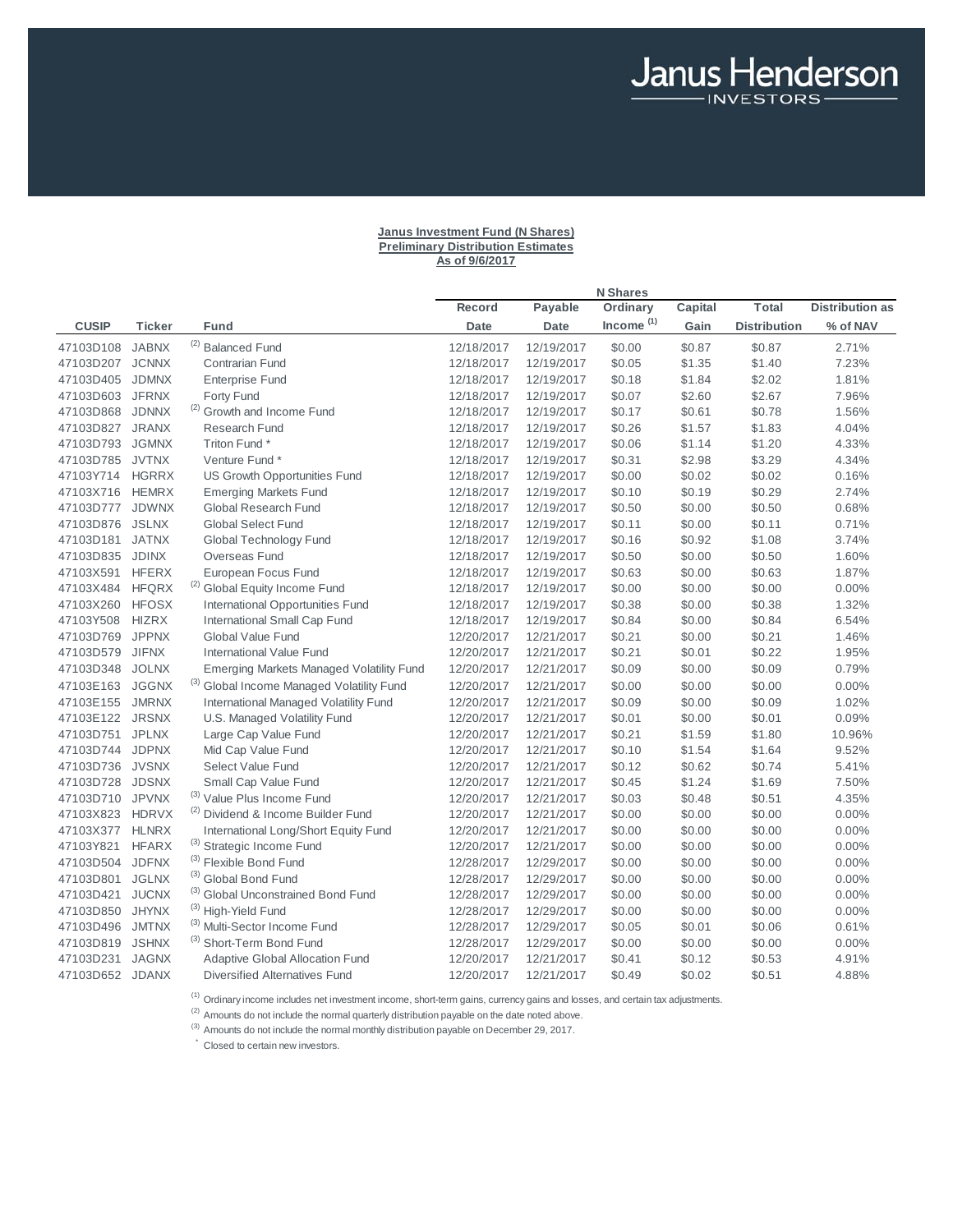# **Janus Investment Fund (R Shares) Preliminary Distribution Estimates As of 9/6/2017**

Janus Henderson

|              |              |                                    |             |            | <b>R</b> Shares |         |                     |                        |
|--------------|--------------|------------------------------------|-------------|------------|-----------------|---------|---------------------|------------------------|
|              |              |                                    | Record      | Payable    | Ordinary        | Capital | Total               | <b>Distribution as</b> |
| <b>CUSIP</b> | Ticker       | Fund                               | <b>Date</b> | Date       | Income $(1)$    | Gain    | <b>Distribution</b> | % of NAV               |
| 47103C803    | <b>JDBRX</b> | (2)<br><b>Balanced Fund</b>        | 12/18/2017  | 12/19/2017 | \$0.00          | \$0.87  | \$0.87              | 2.73%                  |
| 47103C845    | <b>JCNRX</b> | <b>Contrarian Fund</b>             | 12/18/2017  | 12/19/2017 | \$0.05          | \$1.35  | \$1.40              | 7.41%                  |
| 47103C787    | <b>JDMRX</b> | <b>Enterprise Fund</b>             | 12/18/2017  | 12/19/2017 | \$0.00          | \$1.84  | \$1.84              | 1.74%                  |
| 47103A641    | <b>JDCRX</b> | <b>Forty Fund</b>                  | 12/18/2017  | 12/19/2017 | \$0.05          | \$2.60  | \$2.65              | 8.95%                  |
| 47103C621    | <b>JDNRX</b> | (2) Growth and Income Fund         | 12/18/2017  | 12/19/2017 | \$0.17          | \$0.61  | \$0.78              | 1.57%                  |
| 47103D173    | <b>JRARX</b> | Research Fund                      | 12/18/2017  | 12/19/2017 | \$0.15          | \$1.57  | \$1.72              | 3.80%                  |
| 47103C340    | <b>JGMRX</b> | Triton Fund *                      | 12/18/2017  | 12/19/2017 | \$0.06          | \$1.14  | \$1.20              | 4.56%                  |
| 47103C282    | <b>JDWRX</b> | Global Research Fund               | 12/18/2017  | 12/19/2017 | \$0.14          | \$0.00  | \$0.14              | 0.19%                  |
| 47103C514    | <b>JORRX</b> | <b>Global Select Fund</b>          | 12/18/2017  | 12/19/2017 | \$0.05          | \$0.00  | \$0.05              | 0.32%                  |
| 47103C456    | <b>JDIRX</b> | Overseas Fund                      | 12/18/2017  | 12/19/2017 | \$0.28          | \$0.00  | \$0.28              | 0.90%                  |
| 47103X245    | <b>HFORX</b> | International Opportunities Fund   | 12/18/2017  | 12/19/2017 | \$0.16          | \$0.00  | \$0.16              | 0.57%                  |
| 47103C233    | <b>JDPRX</b> | Mid Cap Value Fund                 | 12/20/2017  | 12/21/2017 | \$0.06          | \$1.54  | \$1.60              | 9.28%                  |
| 47103C175    | <b>JDSRX</b> | Small Cap Value Fund               | 12/20/2017  | 12/21/2017 | \$0.33          | \$1.24  | \$1.57              | 7.12%                  |
| 47103C738    | <b>JDFRX</b> | (3) Flexible Bond Fund             | 12/28/2017  | 12/29/2017 | \$0.00          | \$0.00  | \$0.00              | $0.00\%$               |
| 47103D298    | <b>JUCRX</b> | (3) Global Unconstrained Bond Fund | 12/28/2017  | 12/29/2017 | \$0.00          | \$0.00  | \$0.00              | $0.00\%$               |
| 47103C563    | <b>JHYRX</b> | (3) High-Yield Fund                | 12/28/2017  | 12/29/2017 | \$0.00          | \$0.00  | \$0.00              | $0.00\%$               |

<sup>(1)</sup> Ordinary income includes net investment income, short-term gains, currency gains and losses, and certain tax adjustments.

 $<sup>(2)</sup>$  Amounts do not include the normal quarterly distribution payable on the date noted above.</sup>

 $(3)$  Amounts do not include the normal monthly distribution payable on December 29, 2017.

 $\degree$  Closed to certain new investors.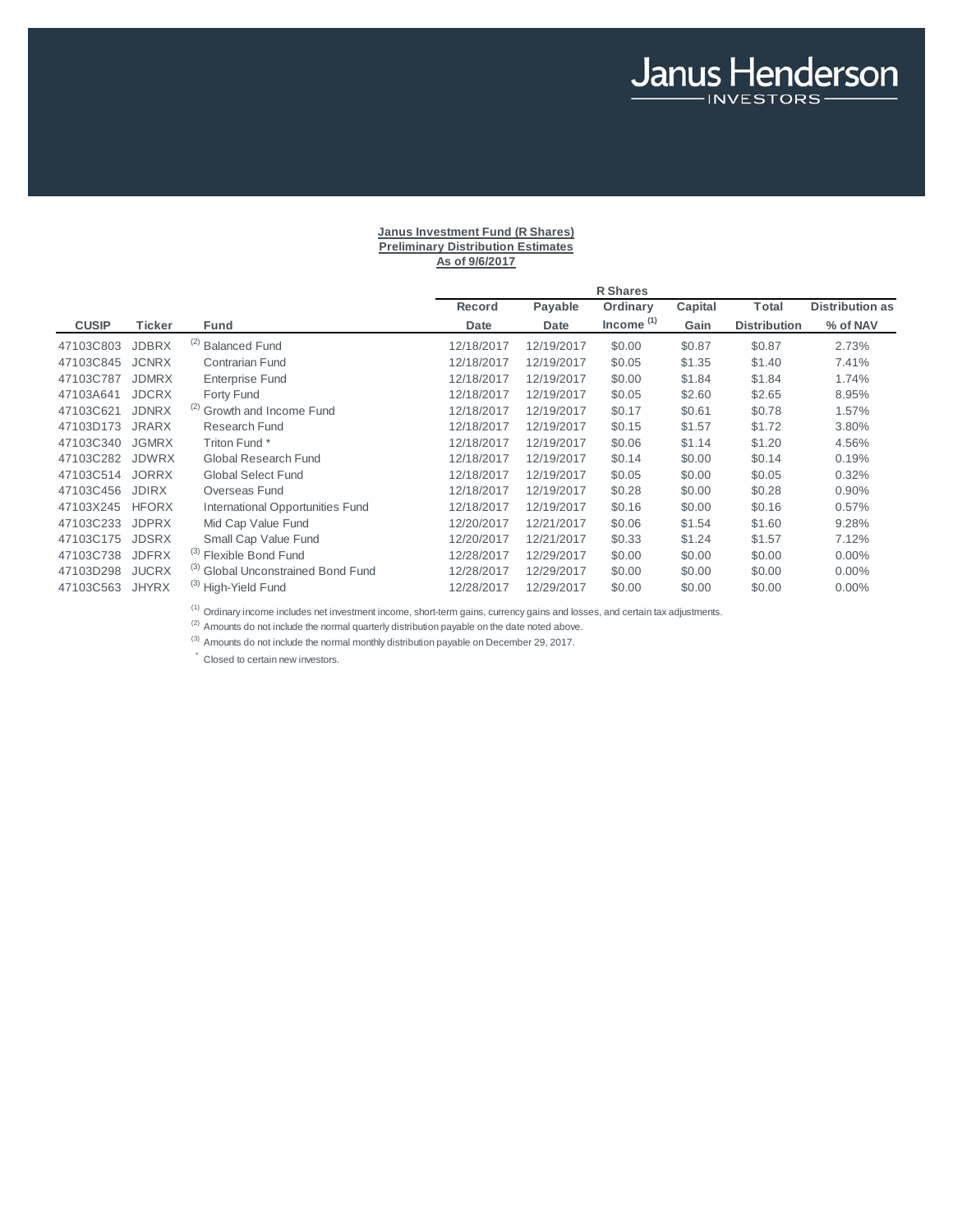# **Janus Investment Fund (S Shares) Preliminary Distribution Estimates As of 9/6/2017**

Janus Henderson

|                 |               |                                                 |            |             | <b>S</b> Shares       |         |                     |                        |
|-----------------|---------------|-------------------------------------------------|------------|-------------|-----------------------|---------|---------------------|------------------------|
|                 |               |                                                 | Record     | Payable     | Ordinary              | Capital | Total               | <b>Distribution as</b> |
| <b>CUSIP</b>    | <b>Ticker</b> | Fund                                            | Date       | <b>Date</b> | Income <sup>(1)</sup> | Gain    | <b>Distribution</b> | % of NAV               |
| 47103C886       | <b>JABRX</b>  | <sup>(2)</sup> Balanced Fund                    | 12/18/2017 | 12/19/2017  | \$0.00                | \$0.87  | \$0.87              | 2.72%                  |
| 47103C837       | <b>JCNIX</b>  | Contrarian Fund                                 | 12/18/2017 | 12/19/2017  | \$0.05                | \$1.35  | \$1.40              | 7.26%                  |
| 47103C779       | <b>JGRTX</b>  | <b>Enterprise Fund</b>                          | 12/18/2017 | 12/19/2017  | \$0.00                | \$1.84  | \$1.84              | 1.70%                  |
| 47103A633       | <b>JARTX</b>  | Forty Fund                                      | 12/18/2017 | 12/19/2017  | \$0.05                | \$2.60  | \$2.65              | 8.43%                  |
| 47103C613       | <b>JADGX</b>  | <sup>(2)</sup> Growth and Income Fund           | 12/18/2017 | 12/19/2017  | \$0.17                | \$0.61  | \$0.78              | 1.56%                  |
| 471023275       | <b>JRASX</b>  | Research Fund                                   | 12/18/2017 | 12/19/2017  | \$0.17                | \$1.57  | \$1.74              | 3.92%                  |
| 47103C332 JGMIX |               | Triton Fund *                                   | 12/18/2017 | 12/19/2017  | \$0.06                | \$1.14  | \$1.20              | 4.48%                  |
| 47103E387 JVTSX |               | Venture Fund *                                  | 12/18/2017 | 12/19/2017  | \$0.31                | \$2.98  | \$3.29              | 4.51%                  |
| 47103Y672       | <b>HGRSX</b>  | US Growth Opportunities Fund                    | 12/18/2017 | 12/19/2017  | \$0.00                | \$0.02  | \$0.02              | 0.16%                  |
| 47103E338       | <b>JAQSX</b>  | Asia Equity Fund                                | 12/18/2017 | 12/19/2017  | \$0.14                | \$0.18  | \$0.32              | 2.79%                  |
| 47103X674 HEMSX |               | <b>Emerging Markets Fund</b>                    | 12/18/2017 | 12/19/2017  | \$0.08                | \$0.19  | \$0.27              | 2.55%                  |
| 471023457       | <b>JFNSX</b>  | Global Life Sciences Fund                       | 12/18/2017 | 12/19/2017  | \$0.01                | \$0.77  | \$0.78              | 1.43%                  |
| 47103C274       | <b>JWGRX</b>  | Global Research Fund                            | 12/18/2017 | 12/19/2017  | \$0.26                | \$0.00  | \$0.26              | 0.35%                  |
| 47103C498       | <b>JORIX</b>  | <b>Global Select Fund</b>                       | 12/18/2017 | 12/19/2017  | \$0.06                | \$0.00  | \$0.06              | 0.38%                  |
| 471023325       | <b>JATSX</b>  | Global Technology Fund                          | 12/18/2017 | 12/19/2017  | \$0.16                | \$0.92  | \$1.08              | 3.85%                  |
| 47103C449       | <b>JIGRX</b>  | Overseas Fund                                   | 12/18/2017 | 12/19/2017  | \$0.36                | \$0.00  | \$0.36              | 1.15%                  |
| 47103X567       | <b>HFESX</b>  | European Focus Fund                             | 12/18/2017 | 12/19/2017  | \$0.74                | \$0.00  | \$0.74              | 2.19%                  |
| 47103X450 HFQSX |               | (2) Global Equity Income Fund                   | 12/18/2017 | 12/19/2017  | \$0.00                | \$0.00  | \$0.00              | 0.00%                  |
| 47103X237 HFOQX |               | <b>International Opportunities Fund</b>         | 12/18/2017 | 12/19/2017  | \$0.34                | \$0.00  | \$0.34              | 1.18%                  |
| 47103Y805       | <b>HIZSX</b>  | International Small Cap Fund                    | 12/18/2017 | 12/19/2017  | \$0.70                | \$0.00  | \$0.70              | 5.45%                  |
| 47103A575       | <b>JERSX</b>  | <sup>(2)</sup> Global Real Estate Fund          | 12/20/2017 | 12/21/2017  | \$0.00                | \$0.10  | \$0.10              | 0.88%                  |
| 471023416       | <b>JPPSX</b>  | Global Value Fund                               | 12/20/2017 | 12/21/2017  | \$0.17                | \$0.00  | \$0.17              | 1.14%                  |
| 47103D561       | <b>JIFSX</b>  | <b>International Value Fund</b>                 | 12/20/2017 | 12/21/2017  | \$0.19                | \$0.01  | \$0.20              | 1.77%                  |
| 47103D330       | <b>JOLSX</b>  | <b>Emerging Markets Managed Volatility Fund</b> | 12/20/2017 | 12/21/2017  | \$0.06                | \$0.00  | \$0.06              | 0.53%                  |
| 47103C118       | <b>JGDSX</b>  | (3) Global Income Managed Volatility Fund       | 12/20/2017 | 12/21/2017  | \$0.00                | \$0.00  | \$0.00              | 0.00%                  |
| 47103A757       | <b>JMISX</b>  | International Managed Volatility Fund           | 12/20/2017 | 12/21/2017  | \$0.06                | \$0.00  | \$0.06              | 0.67%                  |
| 47103A690       | <b>JRSSX</b>  | U.S. Managed Volatility Fund                    | 12/20/2017 | 12/21/2017  | \$0.01                | \$0.00  | \$0.01              | 0.09%                  |
| 47103A278       | <b>JAPSX</b>  | Large Cap Value Fund                            | 12/20/2017 | 12/21/2017  | \$0.17                | \$1.59  | \$1.76              | 10.61%                 |
| 47103C225       | <b>JMVIX</b>  | Mid Cap Value Fund                              | 12/20/2017 | 12/21/2017  | \$0.06                | \$1.54  | \$1.60              | 9.18%                  |
| 47103E189       | <b>JSVSX</b>  | Select Value Fund                               | 12/20/2017 | 12/21/2017  | \$0.10                | \$0.62  | \$0.72              | 5.30%                  |
| 47103C167 JISCX |               | Small Cap Value Fund                            | 12/20/2017 | 12/21/2017  | \$0.34                | \$1.24  | \$1.58              | 7.08%                  |
| 47103E577       | <b>JPVSX</b>  | (3) Value Plus Income Fund                      | 12/20/2017 | 12/21/2017  | \$0.03                | \$0.48  | \$0.51              | 4.35%                  |
| 47103X781       | <b>HDQVX</b>  | <sup>(2)</sup> Dividend & Income Builder Fund   | 12/20/2017 | 12/21/2017  | \$0.00                | \$0.00  | \$0.00              | 0.00%                  |
| 47103X344       | <b>HLNSX</b>  | International Long/Short Equity Fund            | 12/20/2017 | 12/21/2017  | \$0.00                | \$0.00  | \$0.00              | 0.00%                  |
| 47103Y789       | <b>HFASX</b>  | (3) Strategic Income Fund                       | 12/20/2017 | 12/21/2017  | \$0.00                | \$0.00  | \$0.00              | 0.00%                  |
| 47103C720       | <b>JADFX</b>  | (3) Flexible Bond Fund                          | 12/28/2017 | 12/29/2017  | \$0.00                | \$0.00  | \$0.00              | 0.00%                  |
| 47103D413       | <b>JUCSX</b>  | (3) Global Unconstrained Bond Fund              | 12/28/2017 | 12/29/2017  | \$0.00                | \$0.00  | \$0.00              | 0.00%                  |
| 47103E445 JGBSX |               | (3) Global Bond Fund                            | 12/28/2017 | 12/29/2017  | \$0.00                | \$0.00  | \$0.00              | 0.00%                  |
| 47103C555       | <b>JDHYX</b>  | (3) High-Yield Fund                             | 12/28/2017 | 12/29/2017  | \$0.00                | \$0.00  | \$0.00              | 0.00%                  |
| 47103D488       | <b>JMUSX</b>  | (3) Multi-Sector Income Fund                    | 12/28/2017 | 12/29/2017  | \$0.05                | \$0.01  | \$0.06              | 0.61%                  |
| 47103A237       | <b>JURSX</b>  | (3) Real Return Fund                            | 12/28/2017 | 12/29/2017  | \$0.00                | \$0.00  | \$0.00              | 0.00%                  |
| 471023234       | <b>JSHSX</b>  | (3) Short-Term Bond Fund                        | 12/28/2017 | 12/29/2017  | \$0.00                | \$0.00  | \$0.00              | 0.00%                  |
| 47103D256       | JAGSX         | <b>Adaptive Global Allocation Fund</b>          | 12/20/2017 | 12/21/2017  | \$0.38                | \$0.12  | \$0.50              | 4.65%                  |
| 47103D645 JDASX |               | <b>Diversified Alternatives Fund</b>            | 12/20/2017 | 12/21/2017  | \$0.44                | \$0.02  | \$0.46              | 4.48%                  |

<sup>(1)</sup> Ordinary income includes net investment income, short-term gains, currency gains and losses, and certain tax adjustments.

 $<sup>(2)</sup>$  Amounts do not include the normal quarterly distribution payable on the date noted above.</sup>

 $^{(3)}$  Amounts do not include the normal monthly distribution payable on December 29, 2017.

 $\dot{\phantom{\phi}}$  Closed to certain new investors.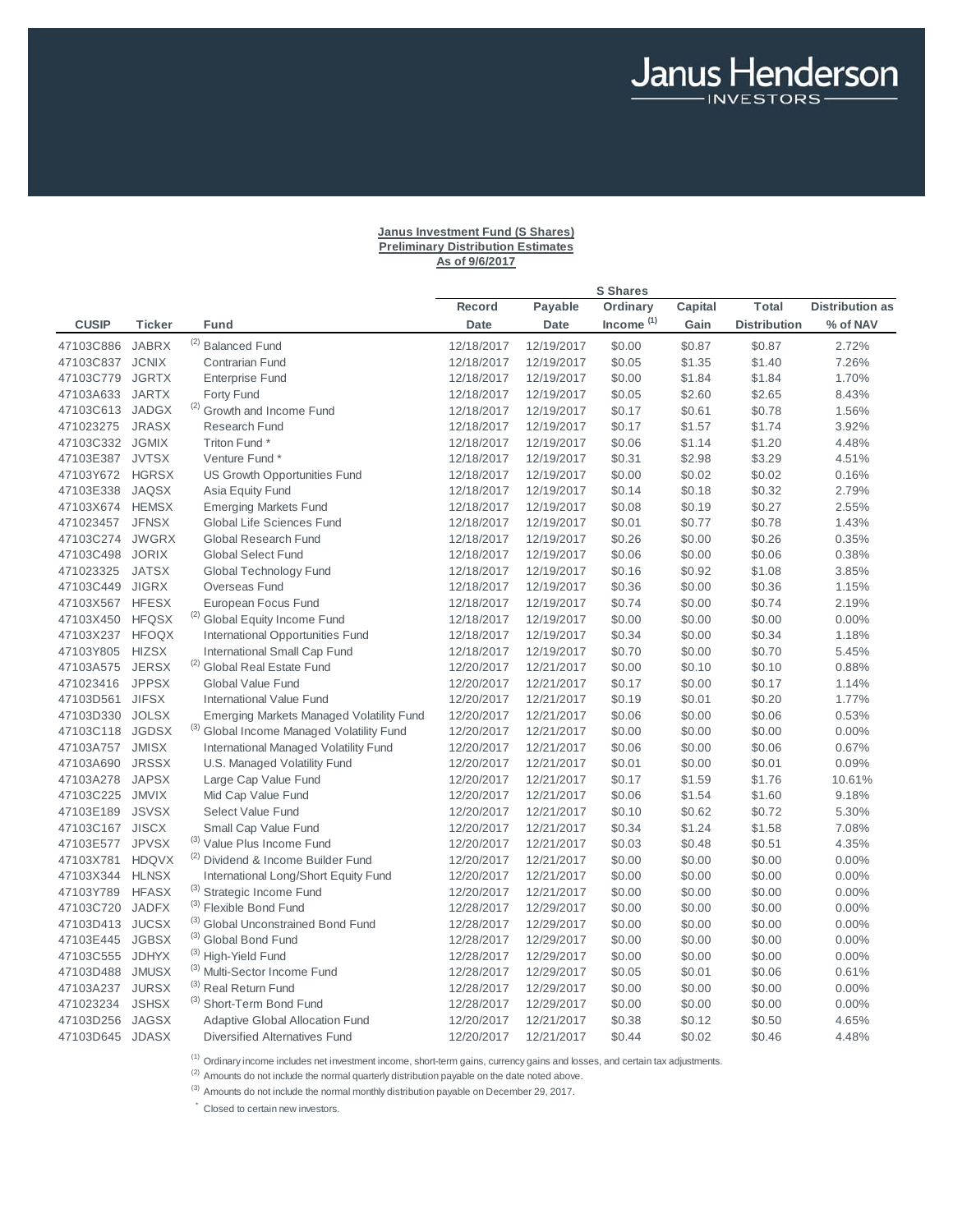# **Janus Investment Fund (T Shares) Preliminary Distribution Estimates As of 9/6/2017**

Janus Henderson

|                 |               |                                                 |             |             | <b>T Shares</b>       |         |                     |                        |
|-----------------|---------------|-------------------------------------------------|-------------|-------------|-----------------------|---------|---------------------|------------------------|
|                 |               |                                                 | Record      | Payable     | Ordinary              | Capital | Total               | <b>Distribution as</b> |
| <b>CUSIP</b>    | <b>Ticker</b> | Fund                                            | <b>Date</b> | <b>Date</b> | Income <sup>(1)</sup> | Gain    | <b>Distribution</b> | % of NAV               |
| 471023879       | <b>JABAX</b>  | <sup>(2)</sup> Balanced Fund                    | 12/18/2017  | 12/19/2017  | \$0.00                | \$0.87  | \$0.87              | 2.71%                  |
| 471023655       | <b>JSVAX</b>  | <b>Contrarian Fund</b>                          | 12/18/2017  | 12/19/2017  | \$0.05                | \$1.35  | \$1.40              | 7.24%                  |
| 471023804       | <b>JAENX</b>  | <b>Enterprise Fund</b>                          | 12/18/2017  | 12/19/2017  | \$0.03                | \$1.84  | \$1.87              | 1.70%                  |
| 47103A625       | <b>JACTX</b>  | Forty Fund                                      | 12/18/2017  | 12/19/2017  | \$0.06                | \$2.60  | \$2.66              | 8.34%                  |
| 471023200       | <b>JAGIX</b>  | <sup>(2)</sup> Growth and Income Fund           | 12/18/2017  | 12/19/2017  | \$0.17                | \$0.61  | \$0.78              | 1.56%                  |
| 471023853       | <b>JAMRX</b>  | <b>Research Fund</b>                            | 12/18/2017  | 12/19/2017  | \$0.19                | \$1.57  | \$1.76              | 3.88%                  |
| 471023549       | <b>JATTX</b>  | Triton Fund *                                   | 12/18/2017  | 12/19/2017  | \$0.06                | \$1.14  | \$1.20              | 4.39%                  |
| 471023507       | <b>JAVTX</b>  | Venture Fund *                                  | 12/18/2017  | 12/19/2017  | \$0.31                | \$2.98  | \$3.29              | 4.42%                  |
| 47103Y664       | <b>HGRTX</b>  | US Growth Opportunities Fund                    | 12/18/2017  | 12/19/2017  | \$0.00                | \$0.02  | \$0.02              | 0.16%                  |
| 47103E320       | <b>JAQTX</b>  | Asia Equity Fund                                | 12/18/2017  | 12/19/2017  | \$0.14                | \$0.18  | \$0.32              | 2.80%                  |
| 47103X666       | <b>HEMTX</b>  | <b>Emerging Markets Fund</b>                    | 12/18/2017  | 12/19/2017  | \$0.09                | \$0.19  | \$0.28              | 2.65%                  |
| 471023671       | <b>JAGLX</b>  | Global Life Sciences Fund                       | 12/18/2017  | 12/19/2017  | \$0.11                | \$0.77  | \$0.88              | 1.58%                  |
| 471023309       | <b>JAWWX</b>  | Global Research Fund                            | 12/18/2017  | 12/19/2017  | \$0.38                | \$0.00  | \$0.38              | 0.52%                  |
| 471023648       | <b>JORNX</b>  | <b>Global Select Fund</b>                       | 12/18/2017  | 12/19/2017  | \$0.09                | \$0.00  | \$0.09              | 0.58%                  |
| 471023663       | <b>JAGTX</b>  | Global Technology Fund                          | 12/18/2017  | 12/19/2017  | \$0.16                | \$0.92  | \$1.08              | 3.75%                  |
| 471023846       | <b>JAOSX</b>  | Overseas Fund                                   | 12/18/2017  | 12/19/2017  | \$0.43                | \$0.00  | \$0.43              | 1.37%                  |
| 47103X559       | <b>HFETX</b>  | European Focus Fund                             | 12/18/2017  | 12/19/2017  | \$0.78                | \$0.00  | \$0.78              | 2.31%                  |
| 47103X443       | <b>HFQTX</b>  | <sup>(2)</sup> Global Equity Income Fund        | 12/18/2017  | 12/19/2017  | \$0.00                | \$0.00  | \$0.00              | 0.00%                  |
| 47103X229       | <b>HFOTX</b>  | International Opportunities Fund                | 12/18/2017  | 12/19/2017  | \$0.37                | \$0.00  | \$0.37              | 1.28%                  |
| 47103Y888       | <b>HIZTX</b>  | International Small Cap Fund                    | 12/18/2017  | 12/19/2017  | \$0.69                | \$0.00  | \$0.69              | 5.37%                  |
| 47103A567       | <b>JERTX</b>  | <sup>(2)</sup> Global Real Estate Fund          | 12/20/2017  | 12/21/2017  | \$0.00                | \$0.10  | \$0.10              | 0.87%                  |
| 471023622       | <b>JGVAX</b>  | Global Value Fund                               | 12/20/2017  | 12/21/2017  | \$0.18                | \$0.00  | \$0.18              | 1.23%                  |
| 47103D553 JIFTX |               | International Value Fund                        | 12/20/2017  | 12/21/2017  | \$0.20                | \$0.01  | \$0.21              | 1.87%                  |
| 47103D322 JOLTX |               | <b>Emerging Markets Managed Volatility Fund</b> | 12/20/2017  | 12/21/2017  | \$0.08                | \$0.00  | \$0.08              | 0.71%                  |
| 47103E247       | <b>JDGTX</b>  | (3) Global Income Managed Volatility Fund       | 12/20/2017  | 12/21/2017  | \$0.00                | \$0.00  | \$0.00              | 0.00%                  |
| 47103A740       | <b>JRMTX</b>  | <b>International Managed Volatility Fund</b>    | 12/20/2017  | 12/21/2017  | \$0.08                | \$0.00  | \$0.08              | 0.91%                  |
| 47103A682       | <b>JRSTX</b>  | U.S. Managed Volatility Fund                    | 12/20/2017  | 12/21/2017  | \$0.01                | \$0.00  | \$0.01              | 0.09%                  |
| 47103A260       | <b>JPLTX</b>  | Large Cap Value Fund                            | 12/20/2017  | 12/21/2017  | \$0.18                | \$1.59  | \$1.77              | 10.83%                 |
| 471023598       | <b>JMCVX</b>  | Mid Cap Value Fund                              | 12/20/2017  | 12/21/2017  | \$0.07                | \$1.54  | \$1.61              | 9.29%                  |
| 47103E171       | <b>JSVTX</b>  | Select Value Fund                               | 12/20/2017  | 12/21/2017  | \$0.10                | \$0.62  | \$0.72              | 5.28%                  |
| 471023572       | <b>JSCVX</b>  | Small Cap Value Fund                            | 12/20/2017  | 12/21/2017  | \$0.40                | \$1.24  | \$1.64              | 7.29%                  |
| 47103E569       | <b>JPVTX</b>  | (3) Value Plus Income Fund                      | 12/20/2017  | 12/21/2017  | \$0.03                | \$0.48  | \$0.51              | 4.35%                  |
| 47103X773       | <b>HDTVX</b>  | (2) Dividend & Income Builder Fund              | 12/20/2017  | 12/21/2017  | \$0.00                | \$0.00  | \$0.00              | 0.00%                  |
| 47103X336       | <b>HLNTX</b>  | International Long/Short Equity Fund            | 12/20/2017  | 12/21/2017  | \$0.00                | \$0.00  | \$0.00              | 0.00%                  |
| 47103Y771       | <b>HFATX</b>  | (3) Strategic Income Fund                       | 12/20/2017  | 12/21/2017  | \$0.00                | \$0.00  | \$0.00              | 0.00%                  |
| 471023606       | <b>JAFIX</b>  | (3) Flexible Bond Fund                          | 12/28/2017  | 12/29/2017  | \$0.00                | \$0.00  | \$0.00              | 0.00%                  |
| 47103E437 JHBTX |               | (3) Global Bond Fund                            | 12/28/2017  | 12/29/2017  | \$0.00                | \$0.00  | \$0.00              | 0.00%                  |
| 47103D397       | <b>JUCTX</b>  | (3) Global Unconstrained Bond Fund              | 12/28/2017  | 12/29/2017  | \$0.00                | \$0.00  | \$0.00              | 0.00%                  |
| 471023762       | <b>JAHYX</b>  | (3) High-Yield Fund                             | 12/28/2017  | 12/29/2017  | \$0.00                | \$0.00  | \$0.00              | 0.00%                  |
| 47103D470       | <b>JMUTX</b>  | (3) Multi-Sector Income Fund                    | 12/28/2017  | 12/29/2017  | \$0.05                | \$0.01  | \$0.06              | 0.61%                  |
| 47103A211       | <b>JURTX</b>  | (3) Real Return Fund                            | 12/28/2017  | 12/29/2017  | \$0.00                | \$0.00  | \$0.00              | 0.00%                  |
| 471023887       | <b>JASBX</b>  | (3) Short-Term Bond Fund                        | 12/28/2017  | 12/29/2017  | \$0.00                | \$0.00  | \$0.00              | 0.00%                  |
| 471023820       | <b>JAGXX</b>  | (3) Government Money Market Fund                | 12/28/2017  | 12/29/2017  | \$0.00                | \$0.00  | \$0.00              | 0.00%                  |
| 471023838       | <b>JAMXX</b>  | (3) Money Market Fund                           | 12/28/2017  | 12/29/2017  | \$0.00                | \$0.00  | \$0.00              | 0.00%                  |
| 47103D223 JVGTX |               | Adaptive Global Allocation Fund                 | 12/20/2017  | 12/21/2017  | \$0.40                | \$0.12  | \$0.52              | 4.82%                  |
| 47103D637 JDATX |               | <b>Diversified Alternatives Fund</b>            | 12/20/2017  | 12/21/2017  | \$0.48                | \$0.02  | \$0.50              | 4.83%                  |
|                 |               |                                                 |             |             |                       |         |                     |                        |

 $(1)$  Ordinary income includes net investment income, short-term gains, currency gains and losses, and certain tax adjustments.

<sup>(2)</sup> Amounts do not include the normal quarterly distribution payable on the date noted above.

 $^{(3)}$  Amounts do not include the normal monthly distribution payable on December 29, 2017.